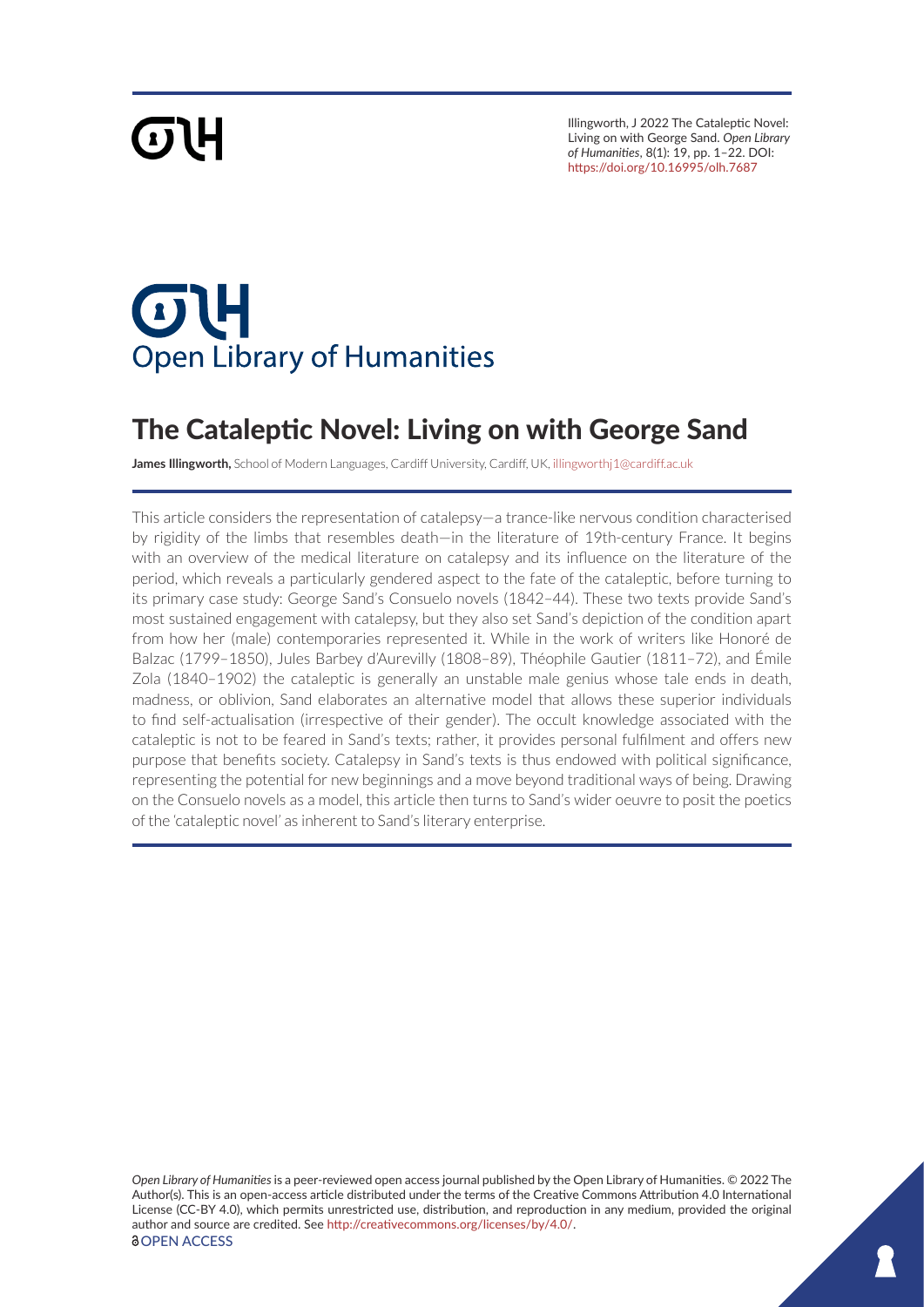As the recent *Routledge Companion to Death and Literature* reminds us, death has provided an object of literary fascination since the dawn of literature itself, transcending genre, era, and culture (Wang, Jernigan and Murphy, 2021). If literature has long offered ways of thinking through the inevitability of death, it has also had to contend with its unknowability. Philippe Ariès locates the 18th and 19th centuries as moments of new explorations of our relationship to death in Western societies (1974: 55–56), and this manifests itself in the literature of the period, which routinely presents death scenes. Yet, as Elisabeth Bronfen cautions, death can never be anything more than a cultural construct since it lies beyond the realm of any living person's experience (1992: 54). In this light, catalepsy, as a form of living death, presents a peculiar aberration. Catalepsy is a neurological condition in which the sufferer's muscles become rigid and they cease responding to external stimuli. As such, catalepsy resembles death, and literary depictions dwell on the possible forms of knowledge such an apparent return from death might entail: as we will see, catalepsy is frequently associated with almost occult access to the beyond. The literary potential of such possible knowledge seems to have been irresistible to 19th-century writers in the West: despite the relative rarity of the condition, it holds a particular place in the literary imagination of the period.

The evolving representations and imaginative engagements with death in the literature of 19th-century France were accompanied by another crucial development that contributed to catalepsy's status in the period: the 19th century was also the golden age of French psychiatric science (Goldstein, 1987: 1). This article will offer a survey of the representations of catalepsy in 19th-century French texts to establish the various representational practices with which catalepsy was associated in the period, before focusing on the work of the century's foremost female novelist, George Sand, pseudonym of Amantine Aurore Lucile Dupin (1804–76). In scholarship on Sand, catalepsy is typically considered in passing, if at all, in relation to her Consuelo novels (*Consuelo* and its sequel, *La Comtesse de Rudolstadt* [*The Countess of Rudolstadt*], both published serially in *La Revue indépendante* between 1842 and 1844), and usually evoked as a mere plot device. Placing Sand's cataleptics alongside those of her (male) contemporaries reveals that Sand's use of catalepsy is indicative of a wider narrative practice on her part; one that subverts expected approaches to death in the 19th-century novel.

In his articulation of a literary masterplot, Peter Brooks asserts that literary texts, and especially 19th-century realist texts, are underpinned by a structure that resembles Freud's death drive (1992: 90–112), an impulse Freud posited as a means of understanding our desire to repeat traumatic experiences even though this seemingly contradicts our desire for pleasure. The satisfaction associated with repeating these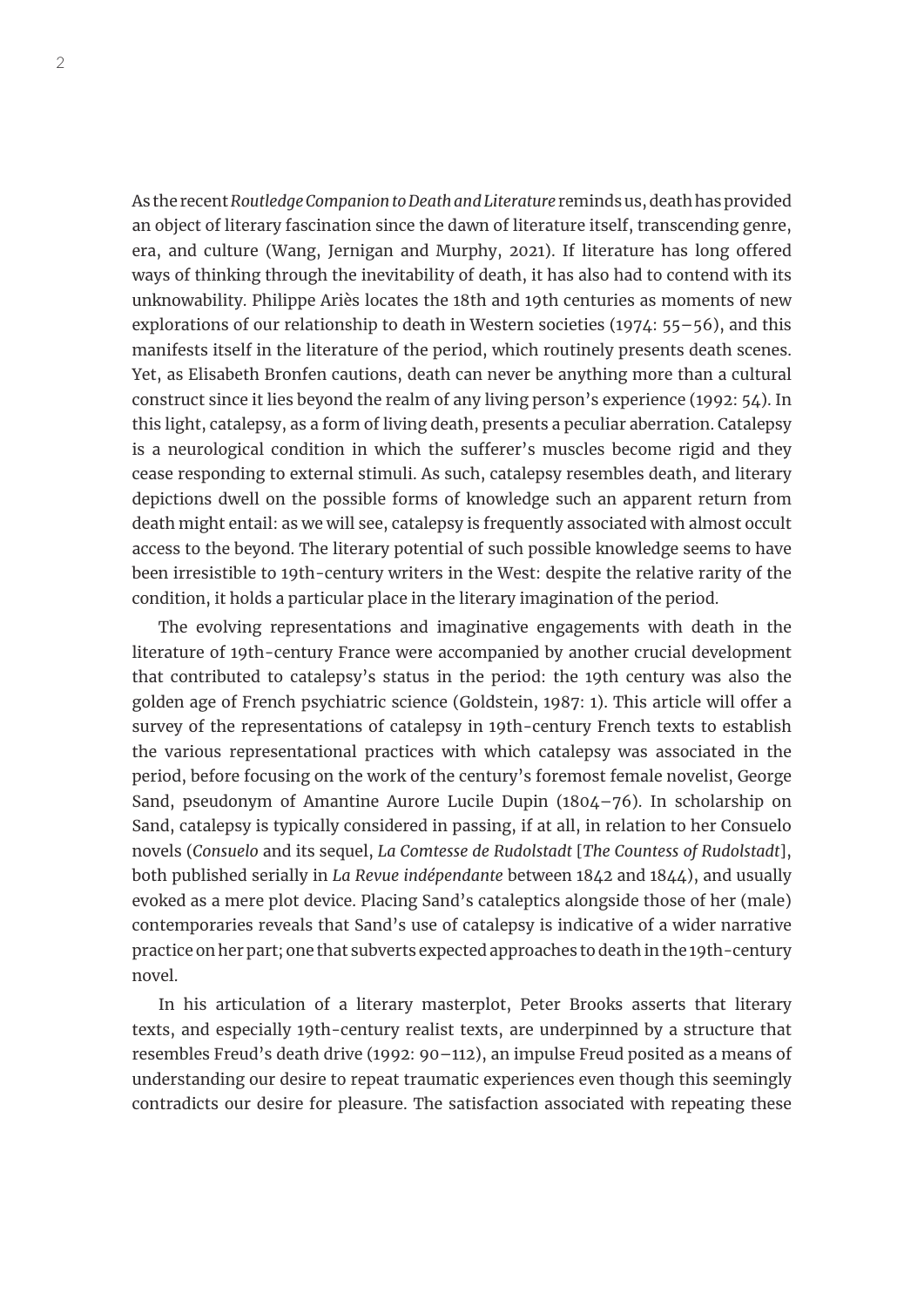traumatic experiences suggested to Freud that, in truth, what we hoped for was death. Brooks identifies a similar urge at work in the 19th-century death scene:

Whatever their specific content, and whatever their degree of tragic awareness or melodramatic enunciation, all such scenes offer the promise of a significant retrospect, a summing-up, the coming to completion of a fully predicated, and readable, sentence (1992: 96).

Death, in Brooks's formulation, provides novels with a satisfying sense of finality, one that Sand's cataleptic texts playfully undermine.

More recently, Enda McCaffrey and Steven Wilson have suggested that French literature shifted in the 20th century to explore more fully the experience of dying, a shift they identify as part of a broader socio-cultural turn. They contrast this with the representation of death in the 19th century, when it figured 'more often than not as a trope allowing for the ultimate neat ending, or a commentary on the fate of a seemingly subversive protagonist' (2021: 3). If the novel is indeed organised around the death drive, an analysis of Sand's cataleptics contrarily suggests that her novels offer a determined resistance to such narrative superstructures. This resistance has a gendered dynamic, shifting away from the tradition of death and marriage as the typical endings for women in fiction. Catalepsy, in Sand's configuration, is doubly political: the Sandian cataleptic usually returns from their 'death' to engage in acts of political resistance, but Sand's use of catalepsy itself also subverts dominant 19th-century narrative tropes by destabilising traditional narrative endings: endings that replicate models of masculine domination. This article will suggest, therefore, that catalepsy is far more than a mere plot device in Sand's texts, and that it offers a useful way of thinking through Sand's poetics and ideology, such that we might even consider her texts to be 'cataleptic novels'.

#### **Catalepsy in the 19th-Century French Novel**

He remembered the stories of catalepsy, the miracles of magnetism; and he said to himself that by desiring it fully, he might manage to resuscitate her. One time he even leant over her and softly cried 'Emma! Emma!' (Flaubert, 1945 [1856]: 187).<sup>1</sup>

<sup>1 &#</sup>x27;Il se rappelait des histoires de catalepsie, les miracles du magnétisme; et il se disait qu'en le voulant extrêmement, il parviendrait peut-être à la ressusciter. Une fois même il se pencha vers elle, et il cria tout bas: "Emma! Emma!"'. All translations are my own.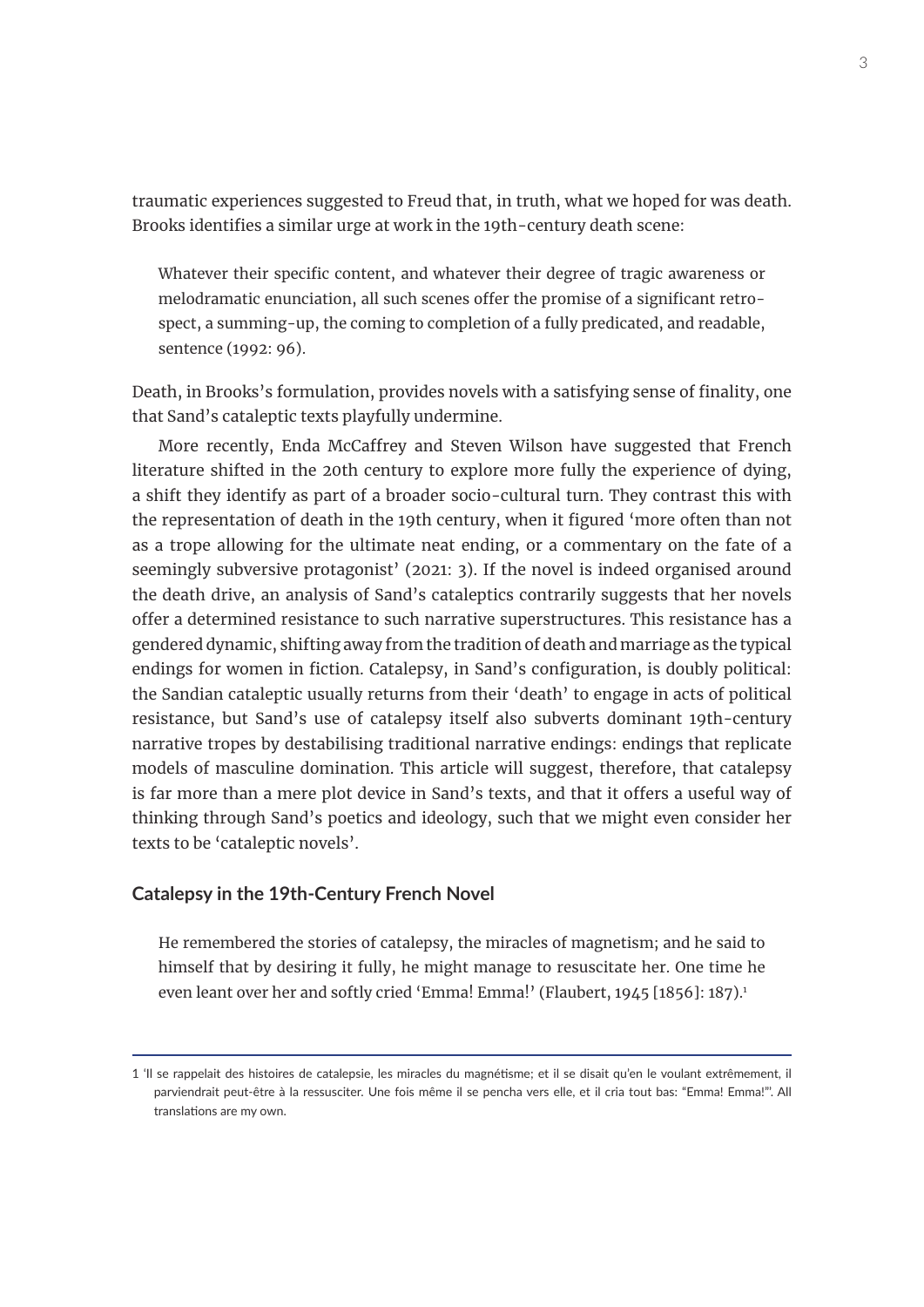Thus thought Charles Bovary upon the death of his wife, Emma, in *Madame Bovary*  (1856). In the throes of grief, Charles, a physician, allows himself to believe in these 'stories' and 'miracles', hoping beyond hope that Emma might possibly be resurrected. This scene is representative of the interleaving of medical science and literary representation in the period, and of the particular power of catalepsy, which fascinated both scientists and writers alike, and seemed to blur lines between science and the occult. Charles's desperate pleas are, of course, futile.

Charles's *bêtise* is perhaps unsurprising. Catalepsy is an uncommon condition, but it held a powerful sway over the 19th-century imagination. The term 'catalepsy' is derived from the Greek for 'seizure', though it did not become a real focus of French medical discourse until the 18th century. The illness was generally defined by the immobility it causes in the sufferer, accompanied by an inability to respond to stimuli. The definition given by Étienne-Jean Georget in an 1822 medical dictionary remained the standard definition of catalepsy until the 20th century:

[I]ntermittent and apyretic affectation of the brain, comprised of attacks ordinarily characterised by a usually complete suspension of awareness and a general or partial stiffness, as if tetanic, of the muscular system. In this state, the limbs will often conserve, for the duration of the attack, the position they had at the beginning, or the position one can make them assume  $(348)^2$ 

These cataleptic states would vary in terms of their duration and frequency, but were generally considered to be caused by emotional extremes. Anne Vila has shown that in the 18th century, the work of Lausanne physician and neurologist Samuel-Auguste Tissot (1728–97) refuted the strong association between catalepsy and women, arguing that cataleptics were also male (2014: 103). Yet there was a 19th-century slippage between the terms catalepsy and hysteria, another condition that became strongly associated with women. In a dictionary article published in the 1867 *Larousse*, the primary causes of catalepsy are listed as a nervous temperament and melancholic predisposition alongside a pre-existing neurosis, usually hysteria. The entry goes on to reveal that 'these circumstances explain the greater frequency of manifestations of the cataleptic state in women and children' (1867: 545–46).3 Vila describes two 'destinies'

<sup>2 &#</sup>x27; … affectation intermittente et apyrétique du cerveau, qui se compose d'attaques ordinairement caractérisées par la suspension, le plus souvent complète de l'entendement, et une roideur, comme tétanique, générale ou partielle du système musculaire. Dans cet état, les membres conservent souvent, tout le temps de l'attaque, la position qu'ils avaient au commencement, ou celle qu'on parvient à leur faire prendre'.

<sup>3 &#</sup>x27; … ces circonstances expliquent la plus grande fréquence des manifestations de l'état cataleptique chez les femmes et les enfants'.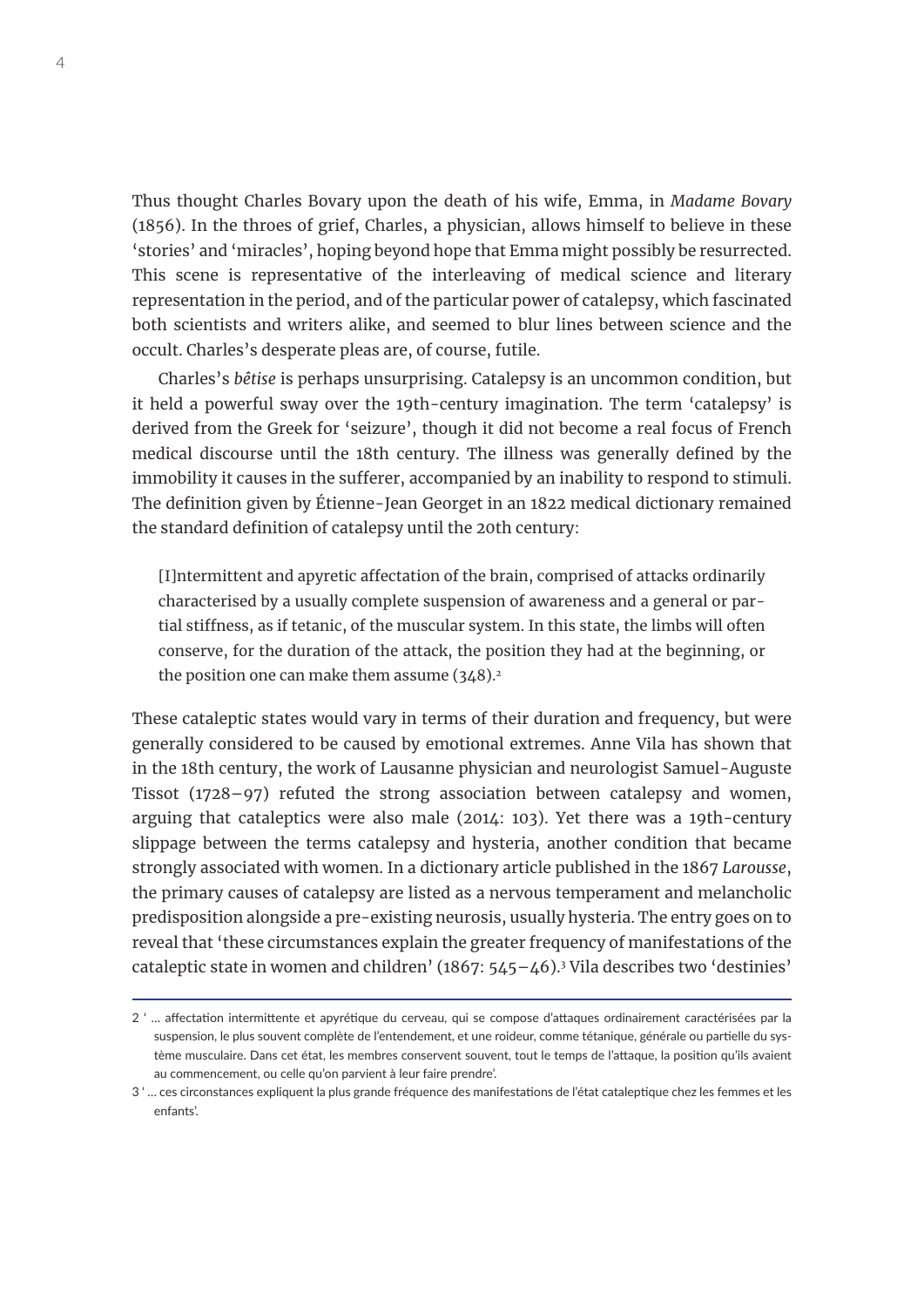for catalepsy in the 19th century: an 'aesthetic destiny', linked to the creative powers of the Romantic writers and the 'ecstasies' their characters experience, and a 'medical destiny' that entwined catalepsy with hysteria (2014: 110). When Dr Timothée Puel (1813–90) devoted a book-length study to catalepsy in 1856, he provided a tabular breakdown of the 150 documented cases he had found in medical literature. From this, he noted to his astonishment that 'it is only from 1841 that the number of women predominates' (1856: 86).4 In fact, prior to 1841, of the first 130 cases of catalepsy, the split was even: 65 men and 65 women. Puel does not venture an explanation underpinning this increase in frequency of female patients, but it seems clear that the rise of the female cataleptic is inexorably associated with the rise of the female hysteric, particularly given the regularity with which hysteria was confused with catalepsy, to the extent that 'hysteric catalepsy' ['catalepsie hystérique'] and 'cataleptic hysteria' ['hystérie cataleptique'] emerged in medical texts. These hybrid terms were rejected by Puel (1856: 80) but remained in common usage throughout the century. As we will see, the fictional cataleptics of the period bear out the twin destinies described by Vila, but in this context Sand is an exception: although her cataleptics are usually remarkable individuals, they are also (and in equal measure) male and female.

In addition to the gendered dynamic associated with catalepsy, it also had a close relationship with the fantastic. As Rae Beth Gordon writes, the supernatural descriptions of catalepsy in the work of some 19th-century French physicians 'seems at times to foster a desire to play with these parallels' (1988: 20). At the turn of the 19th century, the doctor Jacques-Henri-Désiré Petetin (1744–1808) published his observations of peculiar phenomena produced by catalepsy. These included the ability to 'read the thoughts' of others (Petetin, 1808: 41), to see through 'opaque bodies' (190), and the 'transposition of the senses', where he gives the example of a patient able to hear through their fingers or their stomach (216).<sup>5</sup> While this particular brand of catalepsy (or 'hysteric catalepsy' ['catalepsie-hystérique'], as Petetin called it), was opposed by medical orthodoxy, the imaginative potential of the abilities Petetin described is clear. At this time France was also still enthralled by animal magnetism, the theory of German physician Franz Mesmer (1734–1815), who posited that some form of fluid moved through all bodies and could be manipulated to induce convulsions and cure ailments. Petetin's earlier, more fantastic variety of catalepsy seems to have fascinated the early 19th-century writers, while the more rigid understanding of catalepsy as a living death appears in the literary texts of the second half of the century.

<sup>4 &#</sup>x27; … c'est seulement à partir de 1841 que le nombre des femmes prédomine'.

<sup>5 &#</sup>x27; … lire dans la pensée des personnes qui les approchent'; ' … corps opaques'; ' … transport des sens'.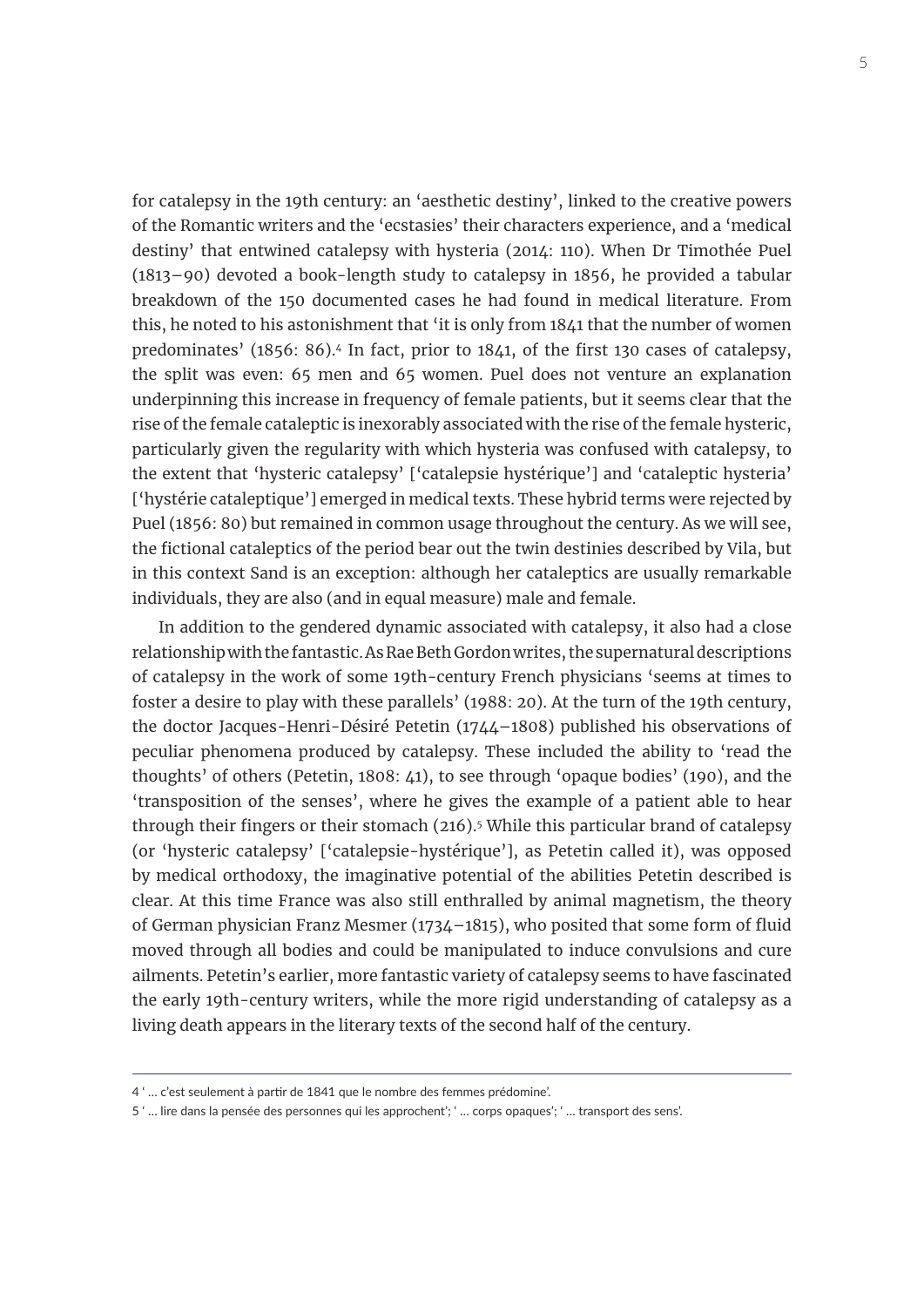The cross-pollination of medical and literary texts afforded catalepsy a status that went far beyond the relative uncommonness of the condition. The Gothic novel, with its recurrent engagements with death and the occult, made catalepsy an object of real fascination to the extent that Eve Kosofsky Sedgwick proposes catalepsy as a Gothic convention (1986: 9). While the Gothic was a very British literary mode, the novels of figures like Ann Radcliffe (1764–1823) were certainly popular in France, and Edgar Allan Poe (1809–49) was renowned in France as well as in Britain, helped by the translations of his work by Charles Baudelaire (1821–67). Moreover, catalepsy's popularity as a theme in France extended well beyond the Gothic, featuring in novels by writers of varying shades, from Honoré de Balzac (1799–1850) and Théophile Gautier (1811–72) to Jules Barbey d'Aurevilly (1808–89) and Marcel Schwob (1867–1905).

In the works of many of these figures, catalepsy offers a means of accessing knowledge that would otherwise be foreclosed. Balzac's Louis Lambert, in the 1832 novel that bears his name, descends into madness following a cataleptic attack that lasts for 59 hours. Lambert is a genius, one Balzac has Madame de Staël declare a 'true seer' ['un vrai voyant'] (Balzac, 1875 [1832]: 9), and following a dream-state, pens his *Traité de la volonté* [*Treatise on the Will*]. In another of Balzac's stories, *Les Amours de deux bêtes* [*The Love of Two Beasts*] (1842), Jules Sauvel loves the daughter of a naturalist professor to whom he is apprenticed. Anna Granarius, we are told, is 'taken by love into the abysses of this ecstasy that verges on catalepsy'  $(1842: 252)$ .<sup>6</sup> Her cataleptic states endow her with abilities she seems to lack in her waking state; she retains a perfect memory of what happened during her episode, but is unable to explain how she was able to climb walls and, recalling the descriptions of Petetin's patients, see through opaque objects. Reinforcing the links between catalepsy, the fantastic and the occult, Anna's condition is posited as a form of magical power granted to her by the fairy Extasinada, 'to which we owe our poets, our greatest dreams, and whose existence is vehemently critiqued at the Academy of Sciences (medicine section)' (1842: 244–45).7 Unlike *Louis Lambert*, which is often read autobiographically, *Les Amours de deux bêtes* is parodic, rewriting Bernardin de Saint-Pierre's *Paul et Virginie* [*Paul and Virginia*] (1788), with the protagonists transformed into anthropomorphised insects. Among the targets of Balzac's satire are writer Victor Hugo (1802–85), naturalists Étienne Geoffroy Saint-Hilaire (1772–1844) and Georges Cuvier (1769–1832), and he mocks none other than George Sand. At the same time, although parodic, Balzac's text inserts itself into 19th-century debates around Mesmer's theories of animal magnetism. But as in *Louis* 

<sup>6 &#</sup>x27; … emmenée par l'amour dans les abîmes de cette extase qui frise la catalepsie'.

<sup>7 &#</sup>x27; … à laquelle nous devons nos poètes, nos plus beaux rêves, et dont l'existence est fortement compromise à l'Académie des Sciences (section de médecine)'.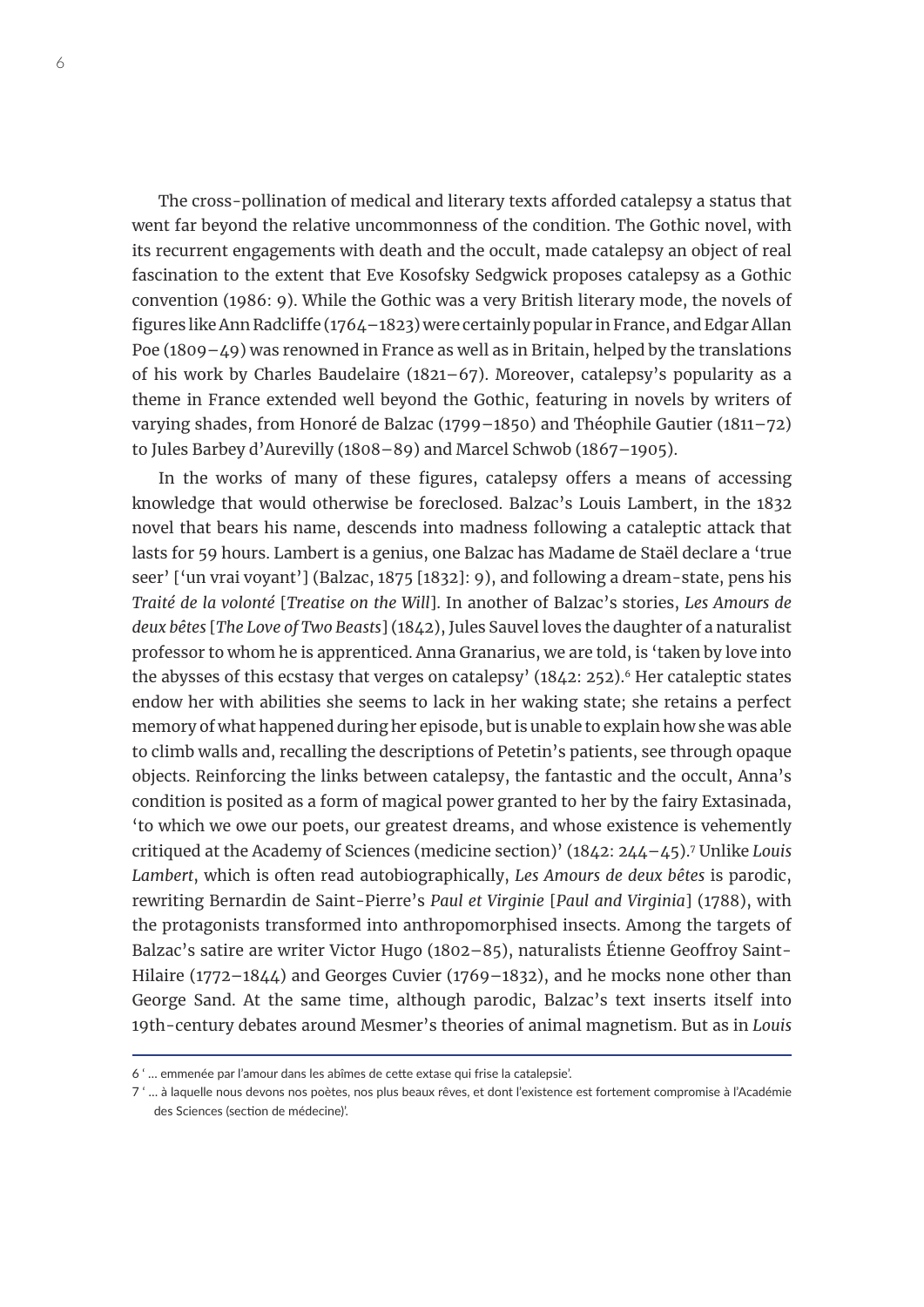*Lambert*, cataleptic states give way to new, fantastic abilities and knowledge. Catalepsy, a condition that hovers between life and death, that suspends the sufferer's motion and sensibility, reduces the sufferer to a state akin to pure thought, with all sense of corporeality removed. Such an interpretation is seemingly confirmed in *Onuphrius*, published by Théophile Gautier in 1832, the same year that Balzac's Lambert lost his mind. The text is a parody of the notion fashionable at the time that reading the work of German Romantic author E T A Hoffmann would drive you mad. Gautier was a friend and admirer of Balzac, and they shared an interest in mesmerism (Darnton, 1968: 153). The protagonist, an artist, suffers an attack of catalepsy in which he experiences himself as pure thought, able to exist and move independently of his static body, to the extent that at the end of the novel he believes the Devil has stolen his body, and that he no longer possesses either a shadow or a reflection (1880 [1832]: 68). While Balzac's text seemingly exalts the cataleptic genius, in Gautier's text the effect is more ambivalent, and seems to offer a warning against what we might well call *over*thinking, as the mind begins distorting even everyday, regular, occurrences, as a consequence of 'having looked too long through a magnifying glass' (1880 [1832]: 69–70).8

Elsewhere, representations of catalepsy privilege its connection to extreme emotions over its association with genius. Jules Barbey d'Aurevilly incorporated catalepsy into his novel *Un prêtre marié* [*A Married Priest*] (1864). Calixte is the beautiful and devout daughter of Sombreval, the novel's eponymous married (former) priest. Calixte suffers from a mysterious illness that doctors fail to comprehend, though Sombreval's wet nurse, La Malgaigne, attributes the cause of this illness directly to Sombreval's apostasy. The illness presents itself in the form of cataleptic attacks that are invariably linked to emotions. When the young Néel de Néhou declares his love for her, she falls into a cataleptic state, and her final, fatal attack occurs after she learns her father's conversion back to Catholicism is a pretence to preserve her fragile health. In addition to her cataleptic states, she experiences a somnambulist state in which she walks along the edge of ponds and climbs the walls of their château. Her somnambulism is described as more frightening than the catalepsy, since catalepsy

simply figures death, a natural phenomenon, whereas somnambulism, in which death presents all the characteristics of life and even a superior life, is the inversion of all natural phenomena (1881 [1864]: II, 107).9

<sup>8 &#</sup>x27; … pour avoir trop regardé à la loupe'.

<sup>9 &#</sup>x27; … figure tout simplement la mort, qui est un phénomène naturel, tandis que le somnambulisme, où la mort présente tous les caractères de la vie et même d'une vie supérieure, est le renversement de tous les phénomènes naturels'.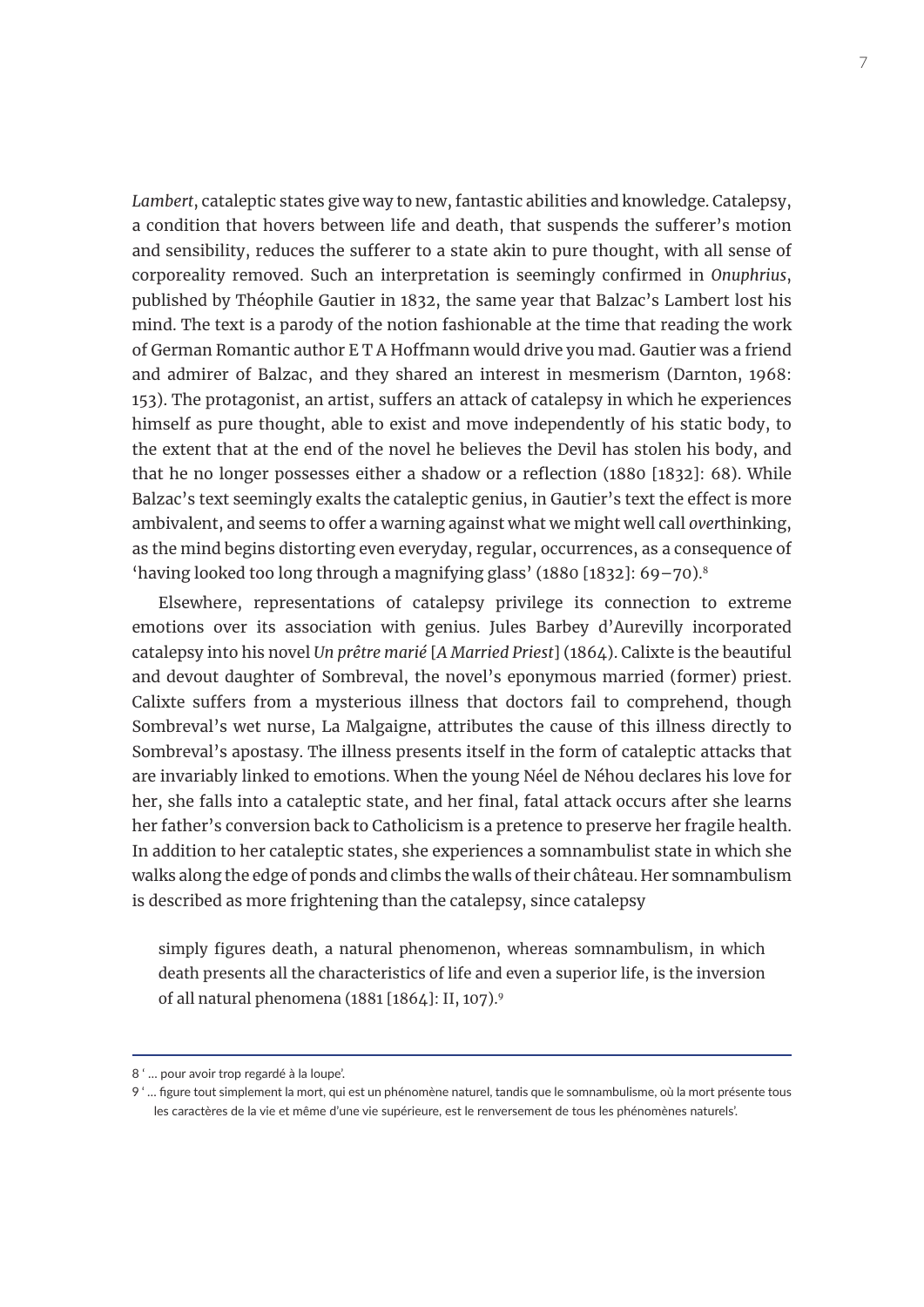While for Barbey death is little more than a natural rite of passage, the apparent access to 'a superior life' returns us to the association between catalepsy and the ineffable. What has changed in this case is the cataleptic's gender: no longer is catalepsy linked with genius, which was itself pathologised in the 19th century along gendered lines (genius was, of course, male). Instead, it is directly connected with an incurable suffering to atone for the sins of the father. Indeed, as Willemijn Don reminds us in the anecdote that inspired Barbey's text, the child of the priest was male. In this, Don explains, Barbey 'follows the majority of texts on vicarious suffering' (2014–15: 83). There is an irony to the form of Calixte's suffering here, since the loss of control over her own body is not as a result of her own actions, but those of her father. Her catalepsy therefore represents a double loss of agency.

In other texts, catalepsy is presented in a much less fantastic framework, and seemingly functions as little more than a plot device. Alexandre Dumas's *Le Comte de Monte Cristo* [*The Count of Monte Cristo*] (1844–46) presents such a case. The cataleptic attack of abbé Faria initially prevents Edmond Dantès's escape from the Château d'If, but Faria's subsequent death following his third cataleptic attack in turn facilitates Dantès's flight. In *L'homme voilé* [*The Veiled Man*] (1891), a short story by Marcel Schwob, a train passenger suffers a cataleptic attack that leaves him aware of his surroundings but unable to move or act. In this state, he witnesses one of his fellow passengers murder the third traveller in their carriage. Meanwhile, in a short story by Émile Zola (1840–1902), *La Mort d'Olivier Bécaille* [*The Death of Olivier Bécaille*] (1879), the eponymous Olivier is in a cataleptic state when the text opens, and the first-person narrative allows an interrogation of what death is: 'So was this death?' (1976 [1879]: 803); 'Was this really death?', Olivier asks (804).<sup>10</sup> Yet for Olivier, catalepsy does not provide any knowledge of what death is. If, by the end of the text, he no longer fears death, this is not because he understands it but because he feels he has no reason to live, as he returns from the dead to discover that his wife does not love him and has already found a new suitor. While the cataleptic experience provides knowledge of his personal situation, death itself remains out of reach: 'death no longer frightens me; but it seems to no longer want me, now that I have no reason to live, and I fear it may forget me' (1976 [1879]: 830).11 Zola's tale recalls an earlier work by Balzac, *Le Colonel Chabert*  (1832), which depicts a colonel in the Napoleonic army believed dead at the Battle of Eylau and who is buried in a mass grave, only to recover from 'a crisis analogous to an

<sup>10 &#</sup>x27;Était-ce donc la mort?'; 'Était-ce bien la mort?'.

<sup>11 &#</sup>x27; … la mort ne m'effraie plus; mais elle semble ne pas vouloir de moi, à present que je n'ai aucune raison de vivre, et je crains qu'elle ne m'oublie'.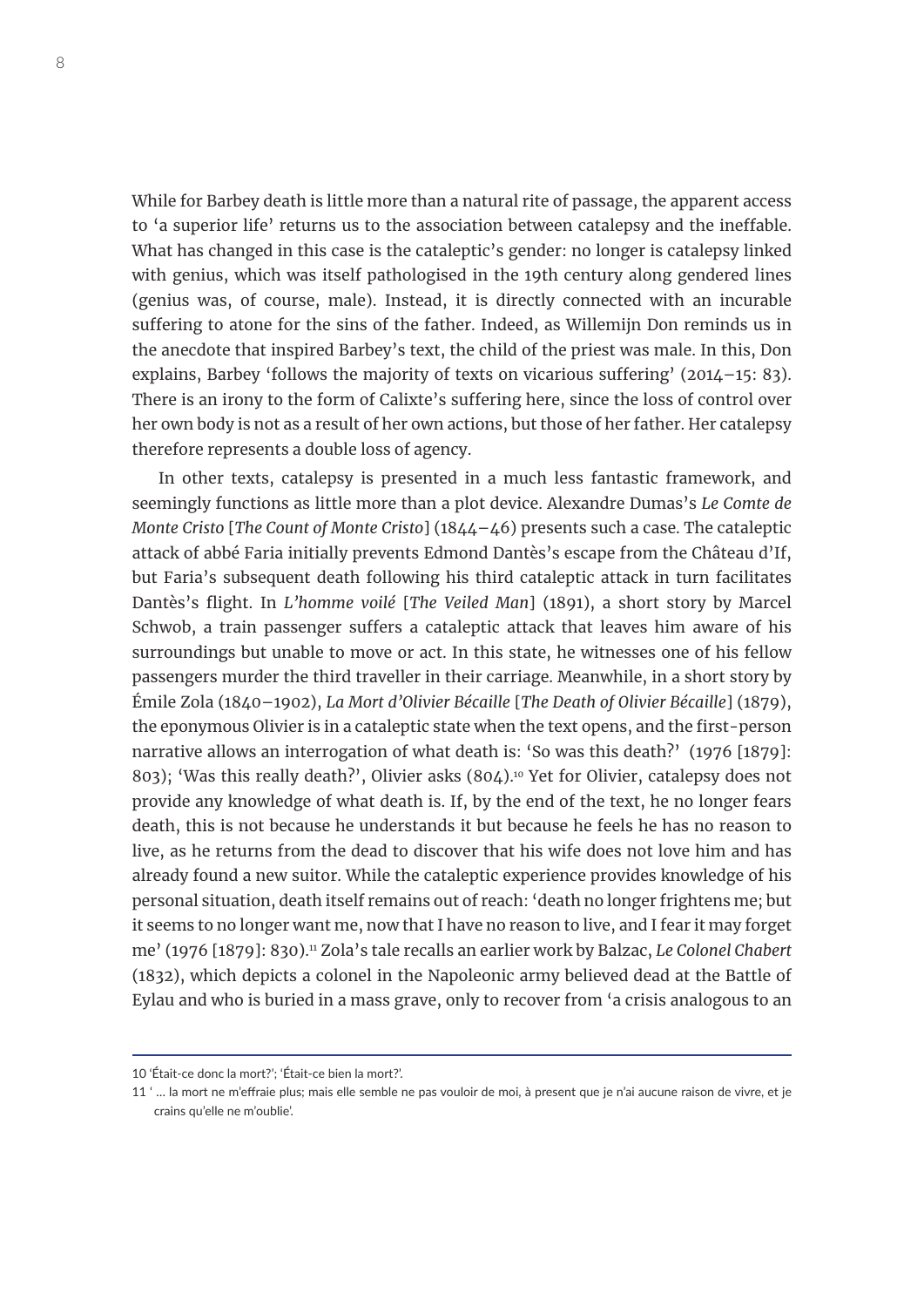illness I believe is called catalepsy' (1994 [1832]: 78).<sup>12</sup> Like Bécaille, he returns to find his wife remarried, and is eventually held in an asylum.

Chabert and Bécaille's live burials exploit a widespread fear in the 19th century, one so common that, in 1891, Italian psychiatrist Enrico Morselli named it 'taphephobia', and this term quickly appeared in medical annals in France. What unites these cataleptics is, on the one hand, their gender: surprisingly, given the cultural, literary and medical associations between catalepsy and hysteria, most of these figures are men. But what also unites them is the irrevocable change that death brings to the characters involved. While these cataleptics approach the condition from a variety of angles, in most cases (Barbey's Calixte offering the notable exception) this form of living death offers access to knowledge; a discovery of some sort that usually instigates the plot's *dénouement*. However, these individuals are not offered any kind of fulfilment: death, madness, or mediocrity consumes them in the end. Only Balzac's Anna is able to use the knowledge afforded by catalepsy to a positive end and evade the pull of Thanatos, but she is a character firmly rooted in parody. Sand's cataleptics therefore represent an important (and political) modulation of the cataleptic trope: they subvert the usual gendered dynamics of the 19th-century cataleptic, with both male and female sufferers appearing in Sand's works, and their cataleptic experiences are valorised as a means of accessing knowledge that can, in turn, be used for the betterment of humanity.

#### **The Sandian Cataleptic**

The extent of Sand's understanding of catalepsy is difficult to determine. The catalogue of her library at her home in Nohant, central France, does not list any of the major texts on the subject and, surprisingly, lists few texts of a medical nature. In her correspondence, Sand makes no mention of catalepsy, though she does refer to its close relative, hysteria. In a letter to Flaubert from January 1867, Sand writes:

What does it mean to be hysterical? Perhaps I have been, perhaps I am, but I know nothing about it, having never looked further into it and having only heard about it without studying it. Is it not a malaise, a torment, caused by some impossible desire? In any case we are all affected by this strange illness, when we have imagination  $(1985:297).$ <sup>13</sup>

<sup>12 &#</sup>x27; … une crise analogue à une maladie nommée, je crois, catalepsie'.

<sup>13 &#</sup>x27;Qu'est-ce que c'est aussi que d'être hystérique? Je l'ai peut-être été aussi, je le suis peut-être, mais je n'en sais rien, n'ayant jamais approfondi la chose et en ayant ouï parler sans l'étudier. N'est-ce pas un malaise, une angoisse, causés par le désir d'un impossible quelconque? En tout cas nous en sommes tous atteints, de ce mal étrange, quand nous avons de l'imagination'.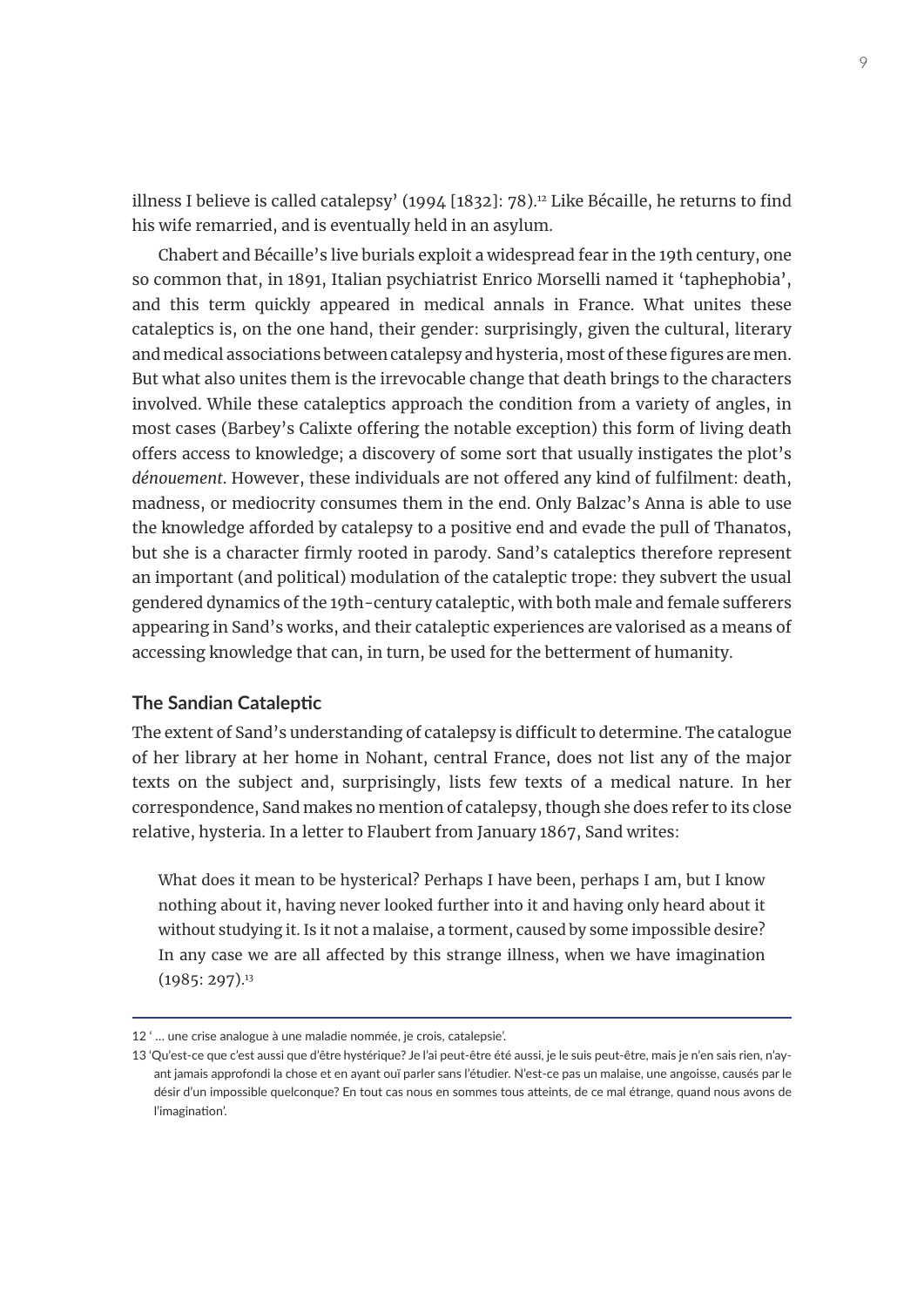This passage suggests that Sand had not read as widely within the medical sciences as her male contemporaries, though I would contend that the link she detects between the symptoms of hysteria and those who engage in the work of the imagination, like herself and Flaubert, reflects the connection between genius and catalepsy. Instead, her awareness of these terms seems to be more general; a reflection of their currency at the time. Nevertheless, Sand certainly held an interest in the developments of some aspects of French psychiatry, even if they were perhaps more esoteric. She famously attended the Paris salons of Dr Pigeaire, whose experiments on his daughter, Léonide, sought to prove Mesmer's theories, and Zéphyr-Joseph Piérart's *Revue spiritualiste* contends that she also attended some of the esotericist Baron du Potet's experiments in magnetism at the Hôtel-Dieu hospital in Paris (Lamothe, 1860: 304). Piérart started his career as editor of du Potet's *Journal du magnétisme* before founding the *Revue spiritualiste*, which focused on the soul and its immortality, as a rival to Allan Kardec's *Revue spirite*. Sand was a figure of fascination for Piérart, and he sent her monthly copies of the journal until she wrote a letter asking him to stop in 1863 (Piérart, 1864: 368).

Unsurprisingly, given the 19th-century perspective that hysteria was a female pathology, the presence of hysteria in Sand's work and life has been a focus of sustained analysis, most notably in the work of Evelyne Ender (see Ender, 1995). Yet here, too, there is no mention of catalepsy. Nor do we find the malady named in Mireille Bossis's examination of illness in the novels produced in the first half of Sand's career. In fact, when Bossis discusses *Consuelo*, she describes Albert de Rudolstadt's illness simply as 'madness' ['folie'] (1976: 602) and ascribes to it a purely narrative purpose. This proposition that illness serves a narrative function in Sand's texts rests on Bossis's assertion that Sand seldom explicitly names the illnesses she depicts, preferring to refer to them in more abstract terms (1976: 603). However, Sand *did* name catalepsy, repeatedly, which suggests this malady has a particular significance to which we should attend: we read of 'dreadful catalepsy' (Sand, 2004a [1842–43]: I, 264), 'cataleptic insensibility' (I, 282), catalepsy that 'took hold of all his limbs' (I, 323), 'cataleptic crises' (Sand, 2004b  $[1843 - 44]$ : 388), a 'cataleptic state' (411), and an 'attack of catalepsy' (543).14 These cataleptic experiences ultimately lead to a new, more politically engaged life for the affected individual.

Marilyn Mallia (2018) has demonstrated how Sand's early works are influenced by the Gothic novel. Since catalepsy is a common Gothic trope, it should not be surprising that catalepsy plays a significant role in the Consuelo novels. Varyingly proposed as a

<sup>14 &#</sup>x27; … la catalepsie foudroyante' (Sand, 2004a [1842–43]: I, 264); ' … insensibilité cataleptique' (I, 282); ' … la catalepsie s'emparait de tous ses membres' (I, 323); ' ... crises cataleptiques' (Sand, 2004b: 388); ' ... l'état cataleptique' (411); ' ... attaque de catalepsie' (543).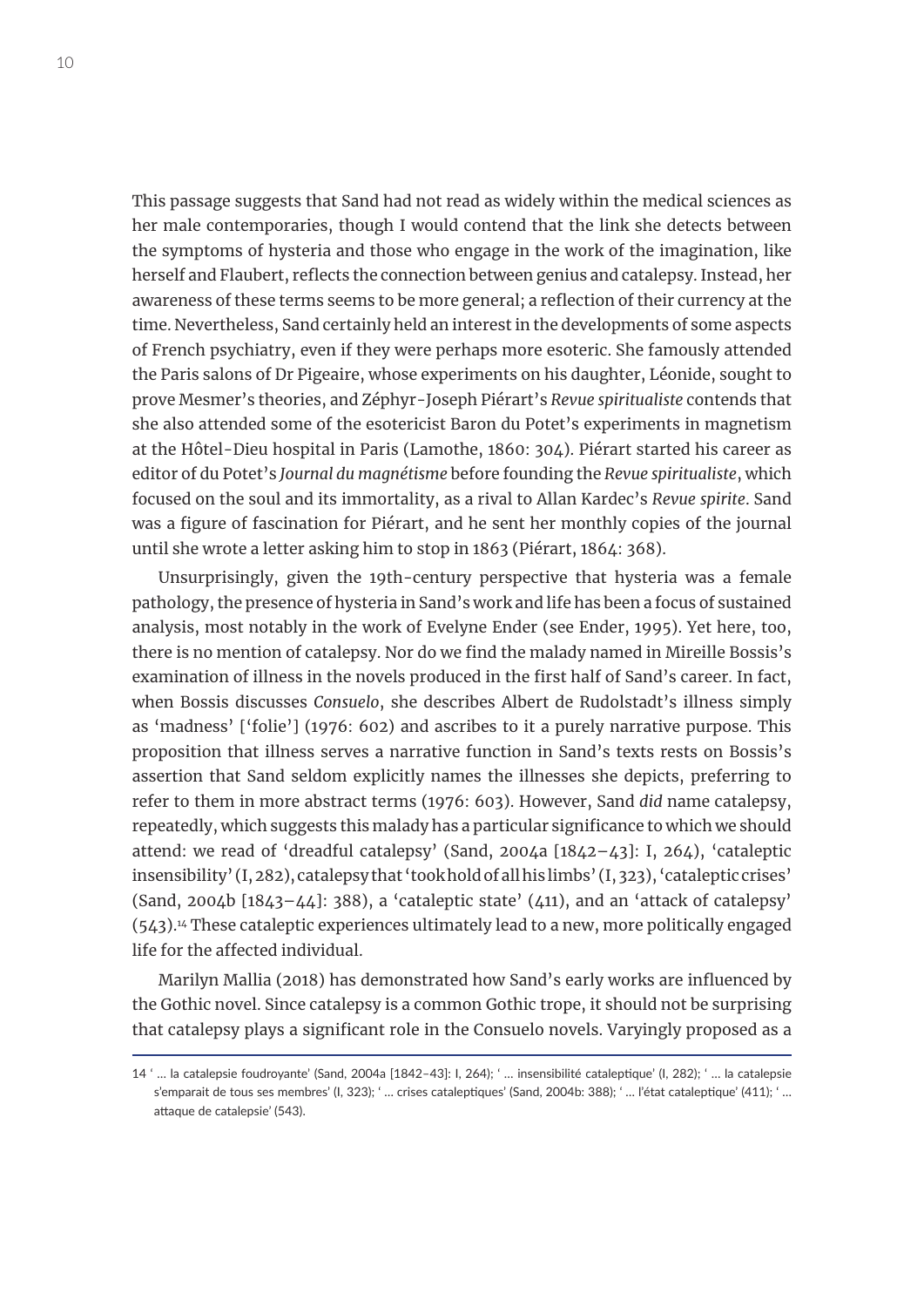Gothic novel or as a novel of initiation, *Consuelo* follows the journey of a young singer as she travels across Europe and overcomes a series of tribulations, until she is at last united with her lover Albert de Rudolstadt. The sequel, *La Comtesse de Rudolstadt*, presents a new series of obstacles she must overcome following Albert's death, until Consuelo is welcomed into a secret society that works toward the betterment of humanity. Set in the 18th century, the two texts feature historical figures including Joseph Haydn (1732– 1809), Maria Theresa of Austria (1717–80), Frederick the Great (1712–86), and Nicola Porpora (1686–1768), the composer and singing teacher who acts as the instructor of the eponymous heroine. The text was published in instalments in *La Revue indépendante* between 1842 and 1844, a form that lent itself to the myriad twists and turns of the plot, and it has long been considered one of Sand's greatest novels. The Consuelo novels represent, for Isabelle Naginski, 'a *summa litteraria*, in which the author was able to rewrite and reinterpret certain traditional literary plots' (1991: 204). Naginski presents the texts as a combination of mythic, Gothic, and initiatory narratives, with the journey of initiation—in this case, descents beneath two châteaux akin to Dantean descents into hell—that instigate a form of metamorphosis. Catalepsy is not mentioned by Naginski, but it is central to this process of metamorphosis.

There are two cataleptics in the Consuelo novels: Albert de Rudolstadt and his mother, Wanda. *Consuelo* introduces us to the sickly Albert, who believes in metempsychosis (the transmigration of the soul from body to body after death), and is convinced that in a previous incarnation he was Jan Žižka (c.1360–1424), a follower of Protestant martyr Jan Hus (c.1372–1415). He believes that his current suffering is a result of their historic crimes in the Hussite Wars (1420–*c*.36). Consuelo, after her flight from Venice following her first love's betrayal, takes the post of music tutor to Albert's cousin, Amélie. While the local doctor Wetzelius sees Albert as 'mad, ultra-mad, and almost frenzied' (Sand, 2004a [1842–43]: II, 116), Consuelo sees beyond this.15 She is able to discover some of the 'secrets of his mental illness' (Sand, 2004a [1842–43]: I, 323) and as Albert struggles with a rising cataleptic episode, it is noted that she 'understood what was happening inside him' (Sand, 2004a  $[1842-43]$ : I, 323).<sup>16</sup> I have argued elsewhere that Sand's texts frequently present medical professionals in a negative light, promoting instead a more empathetic approach to illness than the objective medical gaze allows (Illingworth, 2019). Consuelo's ability to see Albert beyond his illness when the local doctor cannot provides yet another manifestation of this tendency. The same can be said of Consuelo's interactions with Zdenko, Albert's peculiar companion, who is treated with derision by other members of the household. Consuelo, by contrast, demonstrates an openness to

<sup>15 &#</sup>x27; … fou, archi-fou, et quasi-enragé'.

<sup>16 &#</sup>x27; … secrets de sa maladie mentale'; ' … compris ce qui se passait en lui'.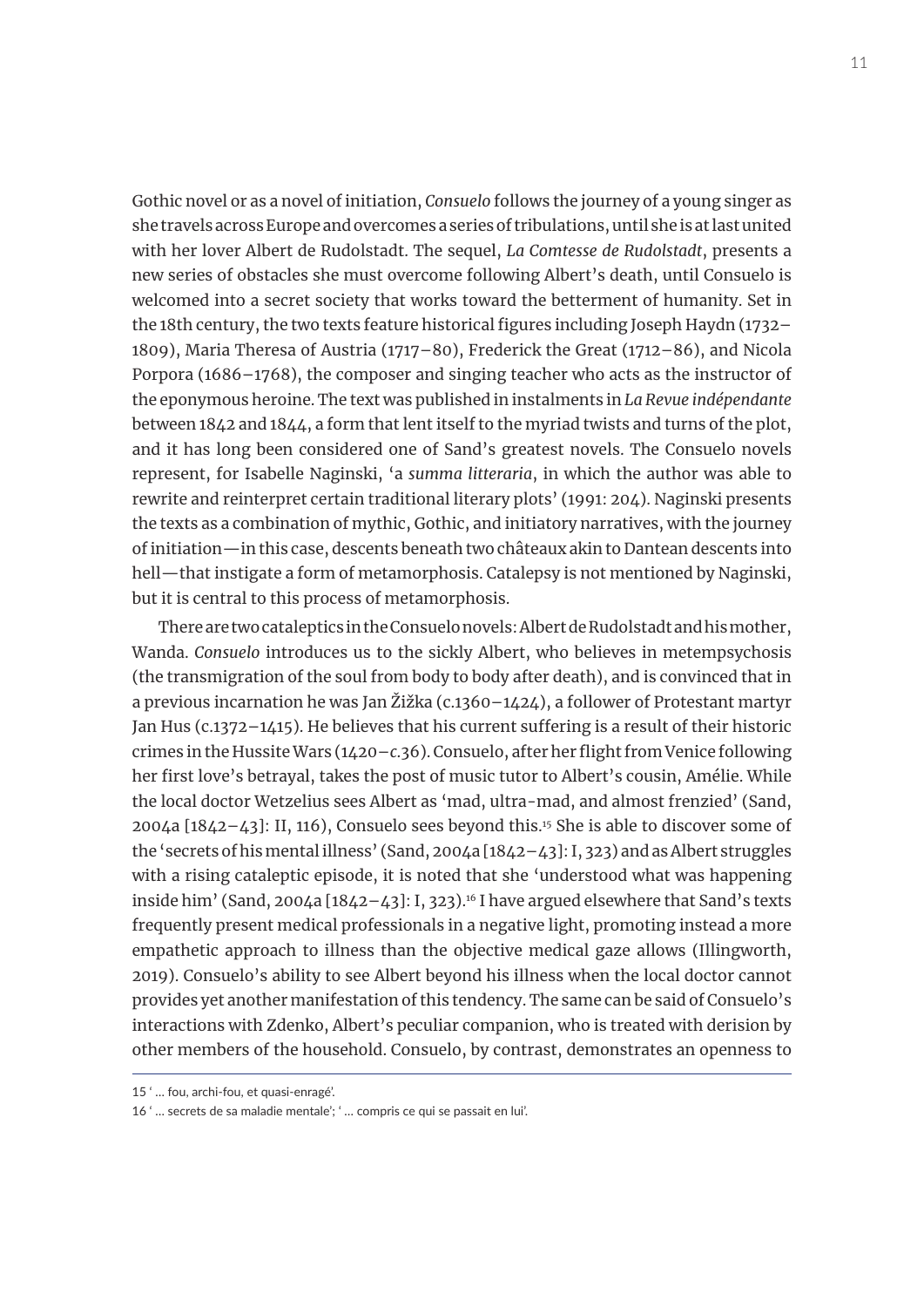those rejected by society and thereby represents an ethics of care. In this context, the very name Sand chose for her heroine is revealed as significant: according to Goldstein, consolation is

the presentation of true and solid reasons for accepting suffering; it did not aim at suppressing pain but rather at helping the spirit to bear pain by renewing or expanding hope and fortifying courage (1987: 203).

This is the purpose Consuelo fulfils for both Albert and Zdenko. Indeed, when Consuelo first arrives at the Rudolstadt estate, she adopts the pseudonym Zingara. However, when Albert first meets her, he cries out: 'O Consuelo, Consuelo!', a name he explains thus: 'I call you consolation … because a consolation was promised to my sorry life, and because you are the consolation God finally accords to my solitary and miserable days' (Sand, 2004a  $[1842-43]$ : I, 243).<sup>17</sup> Zdenko, too, feels the benefit of Consuelo's presence, and repeats 'Zdenko has consolation, consolation, consolation!' (Sand, 2004a  $[1842-43]$ : I, 263).<sup>18</sup> Sand's text therefore represents a different approach to the cataleptic. In the works of her male contemporaries, the sufferer is condemned, ostracised, and parodied. Consuelo adopts an alternative approach, one that chimes with the development of 19th-century French psychiatry as charted by Goldstein. As she notes, what came to be known as the 'moral treatment' (1987: 200) of mental illness under physicians such as Philippe Pinel (1745–1826) was, in truth, a secularised form of Christian consolation. It is difficult to say whether Sand was conscious of these developments, but the coincidence is striking. In her own syncretic way, Sand charts an approach to the insane that sets aside prejudice and seeks an understanding of the sufferer that reflects and even anticipates developments in psychiatric medicine. In line with the association between catalepsy and genius, Albert is a superior individual. His creativity is connected to his sporadic disappearances, during which it is revealed that he would retreat to a hidden network of caves beneath the mountain known as the Schreckenstein. In what has often been interpreted as a reworking of the myth of Orpheus and Eurydice (Laforge, 1984; Lewis, 2003: 49; Naginski, 1991: 205–07), Consuelo descends into these caves when Albert disappears while she is employed as tutor to Albert's cousin, Amélie, at Riesenburg. The Schreckenstein is a space explicitly linked with artistic creation, as the hidden caves are lined with books and old Slavic music scores, and it is here that Consuelo hears Albert play the violin 'so perfectly'

<sup>17 &#</sup>x27;Je t'appelle consolation … parce qu'une consolation a été promise à ma vie désolée, et parce que tu es la consolation que Dieu accorde enfin à mes jours solitaires et funestes'.

<sup>18 &#</sup>x27;Zdenko a de la consolation, consolation, consolation!'.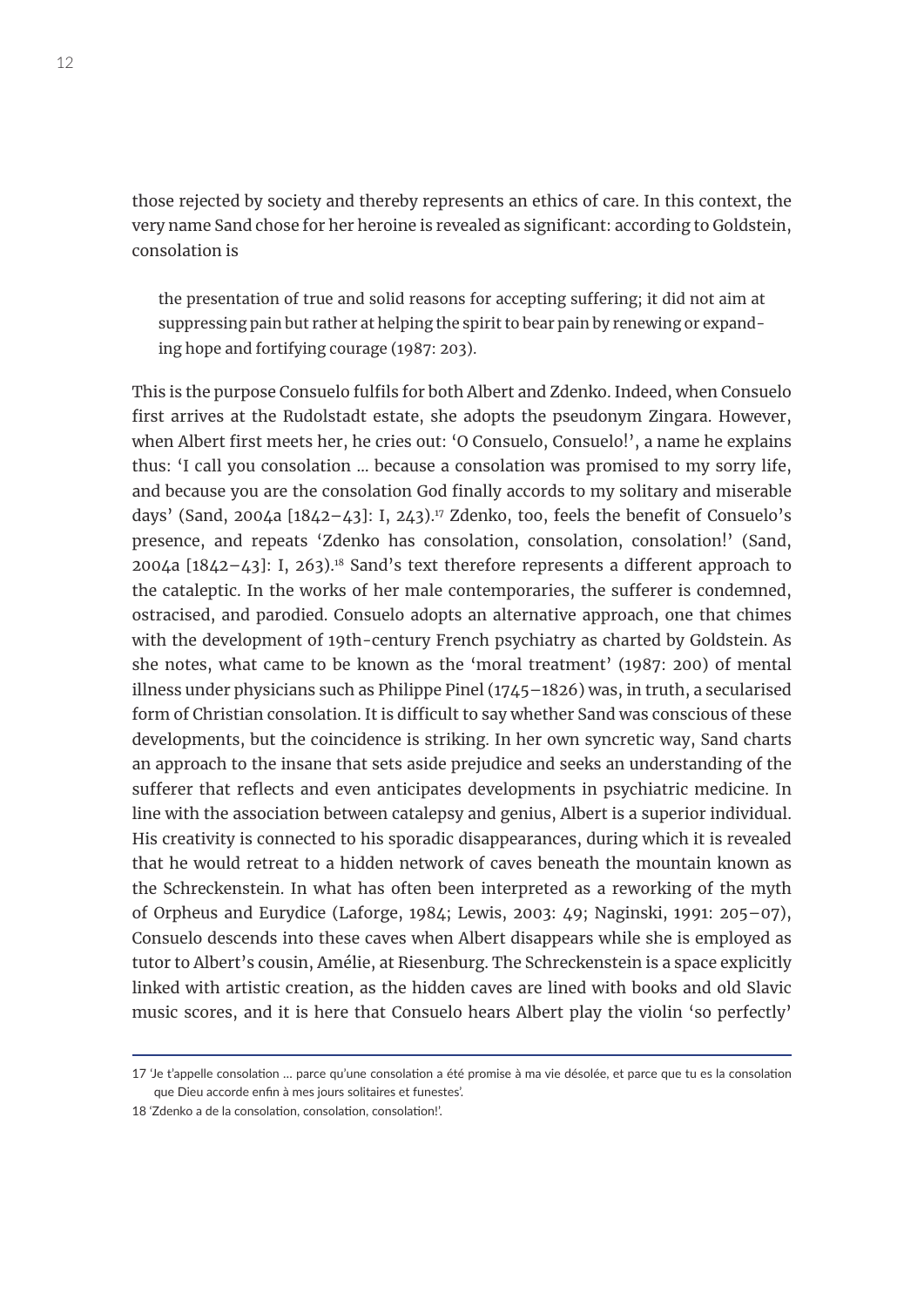['si parfait'] (Sand, 2004a  $[1842-43]$ : I, 318). On the one hand, Albert's talent offers a manifestation of the cataleptic genius but, on the other, it also reminds us of the connection between catalepsy and music: Mesmer employed music in his treatment, but it was also used by neurologist and professor of anatomical pathology Jean-Martin Charcot (1825–93) to induce cataleptic states in his patients (see Pesic, 2020).

Following Albert's death at the end of the second volume, Consuelo follows yet another series of trials in the sequel, *La Comtesse de Rudolstadt*. Linda Lewis and Marilyn Mallia have both pointed out the structural parallels between *Consuelo* and its sequel (2003: 42; 2018: 191–201). Just as at the start of *Consuelo* our heroine is the delight of Venice's music halls, at the beginning of *La Comtesse de Rudolstadt* she is performing in Berlin. In the sequel, she is followed by a mysterious Liverani, who helps her escape imprisonment at Spandau by Frederick the Great. Liverani eventually leads Consuelo to the Château du Graal, where she is introduced to the secret society of the Invisibles. It is here we discover that Liverani is none other than Albert in disguise, and that his death at the end of *Consuelo* was a misinterpreted cataleptic attack. Catalepsy is associated with both difference and knowledge, posing a challenge to the life/death binary. Thus, Albert's cataleptic flirtation with death has given his life new meaning, which allows him to serve a new political purpose within the Invisibles.

Léon Cellier suggests that there are three 'ecstatics' ['ecstatiques'] in the texts: Albert, Zdenko, and Gottlieb, the somnambulist son of Consuelo's jailer in Spandau (2004: lxv). Consuelo's approach to Gottlieb echoes her interactions with Albert and Zdenko. Gottlieb's appearance is deformed and peculiar, his own mother comparing his face to a 'badly peeled turnip' ['navet mal épluché'] (Sand, 2004b [1843-44]: 197). While Consuelo is initially wary of him, they strike a friendship that goes some way towards his rehabilitation, and he is ultimately admitted to the Invisibles. Cellier's analysis of the novel's 'ecstatics', however, dismisses Wanda, Albert's mother, entirely (2004: lxv), yet Sand clearly frames Wanda's catalepsy in similar terms to that of her son; indeed, his cataleptic condition is hereditary. During a cataleptic episode, she too was mistaken for dead—by the same 'ignorant and self-important' ['ignorant et vaniteux'] (Sand, 2004b [1843–44]: 391) doctor who misdiagnosed Albert—and was buried alive, but she was able to escape. It is here that Sand provides her fullest description of the cataleptic experience, one reminiscent of the cataleptic scenes of other 19th-century novelists discussed earlier. Wanda's breathing is imperceptible, yet she is fully conscious and able to hear the prayers of her chaplain and the laments of her family, including the harrowing cries of her son. As happens to Zola's Olivier Bécaille, her eyes are closed even though she is still awake, and like Bécaille, she wonders 'if that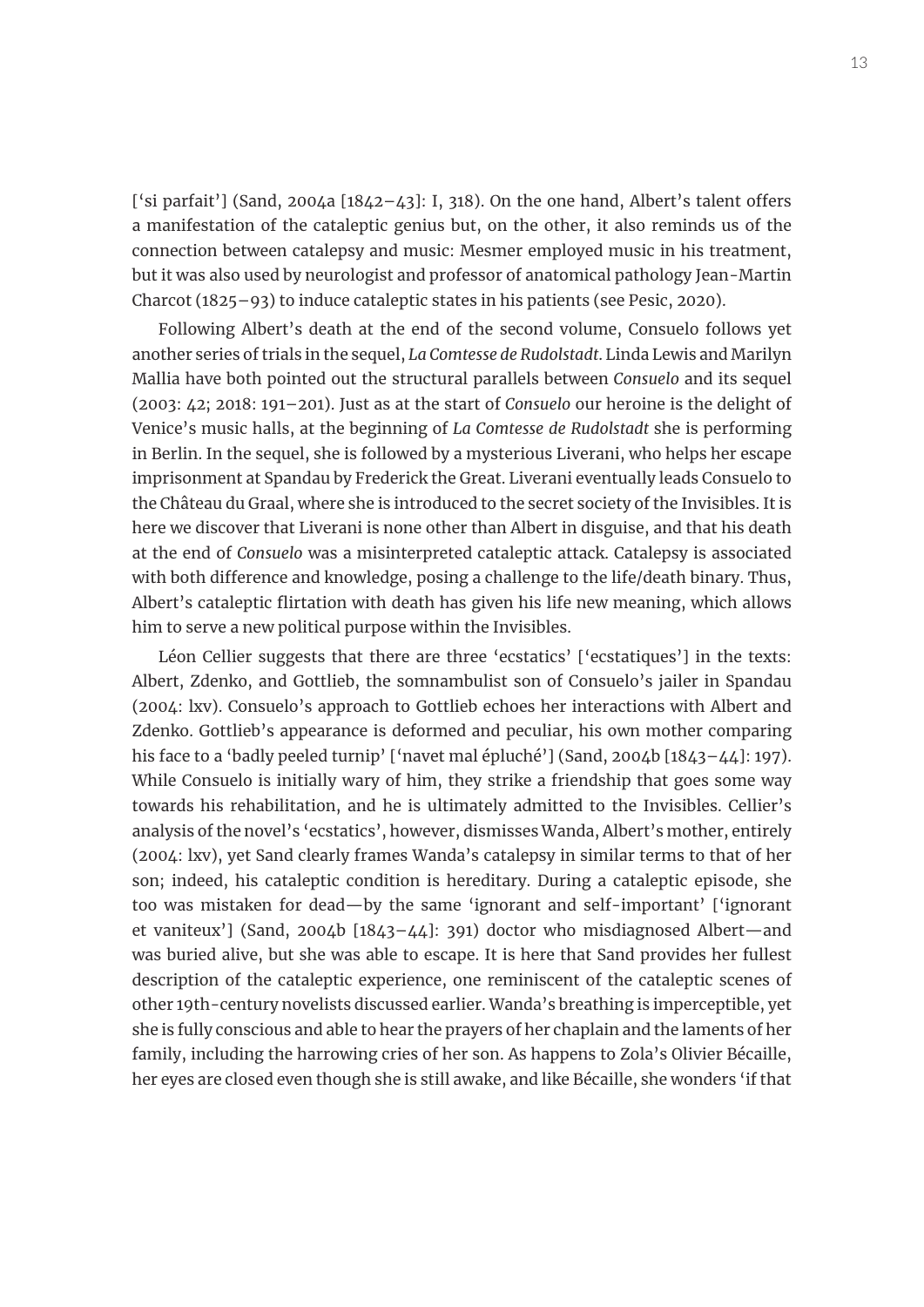was death' (Sand, 2004b  $[1843-44]$ : 391-92).<sup>19</sup> In this context, the letter Sand sent to Flaubert cited earlier is significant, for in it she claims 'there is only one sex', agreeing with Flaubert that hysteria is surely gender neutral: 'why should such an illness have a sex?' (1985: 297).<sup>20</sup> Sand's objection to the increasingly gender-dimorphic approaches to hysteria are reflected in her depictions of catalepsy, since cataleptics of both genders are equally valorised. Wanda's illness is not, as Cellier implies, a mere result of her feeling trapped in a loveless marriage to Albert's father. Rather, it marks her out as a similarly superior individual, and she uses her new-found freedom to express her utopian philosophy: her complaint goes beyond her own situation to articulate a broader experience of the struggle against the subjugation of the male gaze and, above all, the institution of marriage, which she describes as a 'sworn prostitution' ['prostitution jurée'] (Sand, 2004b [1843–44]: 384). Naginski has emphasised the significance of Wanda as a mouthpiece for Sand in this novel, stating that 'it is through Wanda that Sand asserts her own philosophy' (2007: 236).<sup>21</sup> Wanda's feminism and her politics are evident, but it is through her cataleptic experience, her apparent rebirth, that she can put herself to a politically engaged use. Although Wanda initially presents herself as a man, as the confessor and spiritual guide of Consuelo, when she removes her mask, wig, and false beard, she assumes her true role of Sibyl, high priestess of the Invisibles. Through this secret society, she works for the betterment of humanity: 'our war is intellectual like our mission. We are targeting the mind. We act through the mind'  $(Sand, 2004b [1843 - 44]: 365).<sup>22</sup> Indeed, in Sand's alternative 18th-century history, the$ Invisibles under Wanda, it is strongly suggested, were instrumental in precipitating the French Revolution (2004b [1843–44]: 516–17).

The Consuelo novels clearly offer a markedly different approach to the cataleptic from the texts of Sand's contemporaries, who reserve death or alienation as the fates of their cataleptics. Sand's text also suggests a broader role for the cataleptic state that extends beyond those individuals whose condition is named as catalepsy. While Consuelo herself is not a cataleptic as such, she suffers what might well be described as a cataleptic episode after her ordeal in which she seeks Albert beneath the Schreckenstein. As she and Albert leave the caves she collapses, and Albert returns her to the château. Consuelo continues in a feverish state until they call a doctor who is concerned at the severity of her condition. In her delirium, she sings a stanza of Handel's *Te Deum*, and we are told that 'never had her voice had more expression and more brilliance.

<sup>19 &#</sup>x27; … si c'était là la mort'.

<sup>20 &#</sup>x27; … il n'y a qu'un sexe'; ' … pourquoi une telle maladie aurait-elle un sexe?'.

<sup>21 &#</sup>x27; … c'est donc bien à travers Wanda que Sand affirme sa propre philosophie'.

<sup>22 &#</sup>x27;Notre guerre est tout intellectuelle comme notre mission. Nous nous adressons à l'esprit. Nous agissons par l'esprit'.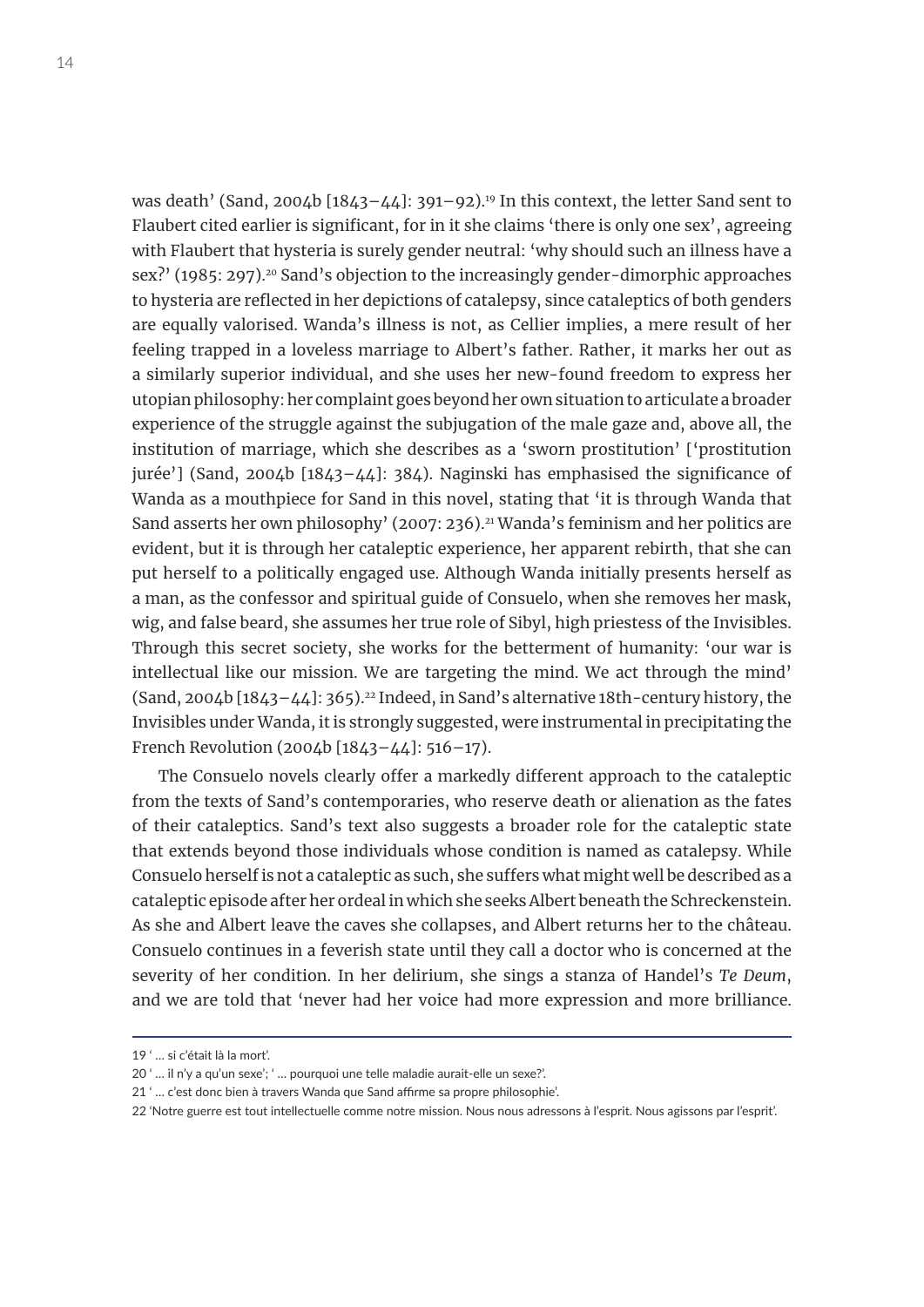Never had she been as beautiful as in this ecstatic state' (Sand, 2004a [1842–43]: I, 357).<sup>23</sup> This condition soon gives way to a statuesque position that evokes the medical descriptions of the cataleptic and their death-like pose: 'she fell backwards, pale and cold like marble, her eyes still open but empty, her lips blue and her arms stiff', leading the chaplain to declare 'It is death' ['C'est la mort'] after failing to find a pulse (Sand,  $2004a$  [1842–43]: I, 358).<sup>24</sup> That same doctor who sees Albert as a mere madman and who is strongly criticised by Wanda in *La Comtesse de Rudolstadt*, again opines that there is nothing to be done. Albert knows better, though, as 'he had studied upon himself ... the effect of the most vigorous stimulants' (Sand, 2004a [1842-43]: I, 359).<sup>25</sup> Sand never uses the term catalepsy in association with Consuelo herself, but Albert's ability to recognise the symptoms and subsequent treatment because he himself has experienced them implies such a connection—as does Consuelo's sublime, ecstatic performance that recalls Albert's musical genius, as well as the broader association between catalepsy and genius. This suggestion is reinforced when Consuelo endures what can be likened to a cataleptic attack during her final test, which enables her own initiation into the Invisibles at the end of *La Comtesse de Rudolstadt*. This ordeal entails her passage through an ossuary, a prison, and a torture chamber that were all used as part of the Spanish Inquisition. At the end of the torture chamber Consuelo encounters a large bronze bell designed to encase its victim. The sight of a tuft of bloodied grey hair, left behind by one of this implement's victims, and the thought of the suffering this metonymically represents overwhelms her, and she falls 'straight and stiff onto the stone like a statue detaching itself from its pedestal' (Sand, 2004b  $[1843 - 44]$ : 469).<sup>26</sup> Her very own Dantean descent into the afterlife leads to her own form of catalepsy, one from which she re-emerges 'Pale as a ghost, her eye fixed and voice faint'. Sand further notes that 'a concentrated exaltation filled her breast, the feeble respiration of which was imperceptible to Liverani' (Sand, 2004b  $[1843-44]$ : 473).<sup>27</sup> This initiation ceremony, culminating in a cataleptic moment, opens Consuelo to new forms of understanding and completes her journey: she is now able to join the Invisibles in their work to create a new, utopian world order. In other words, these cataleptic experiences, these journeys through various enactments of death, in turn allow Wanda, Albert and

<sup>23 &#</sup>x27; … jamais sa voix n'avait eu plus d'expression et plus d'éclat. Jamais elle n'avait été aussi belle que dans cette attitude extatique'.

<sup>24 &#</sup>x27; … elle tomba à la renverse, pâle et froide comme le marbre, les yeux encore ouverts mais éteints, les lèvres bleues et les bras raides'.

<sup>25 &#</sup>x27; … il avait étudié sur lui-même … l'effet des révulsifs les plus énergiques'.

<sup>26 &#</sup>x27; … tomba droite et raide sur le pavé comme une statue qui se détacherait de son piédestal'.

<sup>27 &#</sup>x27;Pâle comme un spectre, l'œil fixe et la voix éteinte … Une exaltation concentrée remplissait sa poitrine, dont la faible respiration n'était plus appréciable pour Liverani'.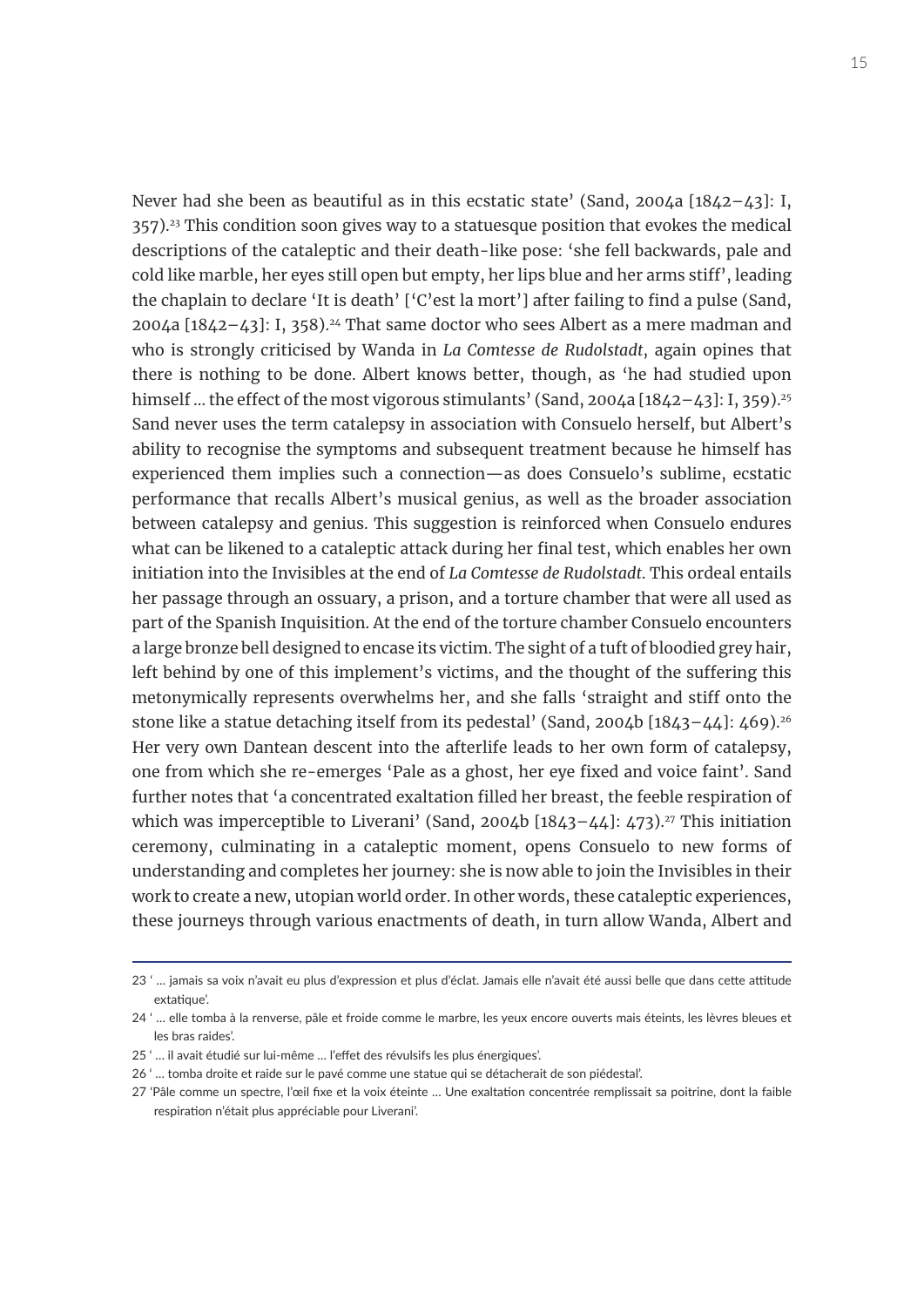Consuelo to put their bodies to a political use. Consuelo remarries Albert in an alternative wedding ceremony free from the shackles of Christian marriage rites; they form their own enclave in Bohemia, reflecting Saint-Simonian ideals of free love and equality. As we discover in the novel's epilogue, this community believes in a 'Human Trinity' ['Tétrade humaine'] comprising 'sensation, sentiment, knowledge' ['sensation, sentiment, connaissance'], a philosophy Sand borrows from philosopher Pierre Leroux (1797–1871) (Sand, 2004b [1843–44]: 565). Such a philosophy encapsulates the cataleptic experience this text describes: psychological and physiological experiences that lead to new forms of knowledge.

In his reading of Sand's *Lélia* (1833), Nigel Harkness argues that, in French realist texts, female characters undergo forms of petrification, a process by which their bodies are fixed and reified by the male gaze. According to Harkness, Sand's novel brings into question the binaries upon which the realist signifying system depends; binaries that define bodily experience based on gender difference. As he explains, 'the heroine's denial of embodiment deprives the male gaze of definitional power, difference dissolves and signification begins to collapse' (2005: 162). This resistance to petrification through a destabilisation of binaries occurs throughout Sand's texts, and we might argue that death is the ultimate form of petrification, further mirrored in the statuesque death-like states of the cataleptic. Therefore, the cataleptic model Sand provides in the Consuelo novels can be seen as a means of undoing this fixity that other (male) writers projected onto 19th-century characters, especially women. If, as Brooks posits, the novel is structured by a death drive, by a yearning to return to a point of stasis, Sand's Consuelo novels break radically with this convention. The political charge of this reworking is doubled when one acknowledges the gendered dynamics of this paradigm: the petrification Harkness has delineated. Similarly, Sandra Gilbert and Susan Gubar recognise the buried self as a trope in Romantic poetry, exalted by male poets. They note, however, that this is differently formulated in Charlotte Brontë's *Villette* (1853), and write that '[i]nstead of seeking and celebrating the buried self, [Brontë's female characters] feel victimized by it; they long, instead, for actualization in the world' (2000: 402). The ending of Brontë's novel is famously ambiguous, with the narrator-protagonist Lucy Snowe's beloved implied to have died in a shipwreck, and that her yearned-for actualisation—a life with Paul Emanuel—remains off-limits. In Sand's Consuelo novels, however, Wanda rails against the victimisation of women, and through her supposed death and accidental burial she *does* achieve actualisation, freeing herself from the shackles of a loveless marriage and forging a new political path with the Invisibles. As Mallia has written, the ending of *La Comtesse de Rudolstadt* represents a refusal of the traditional Gothic endings of either death/dystopia or marriage (2018: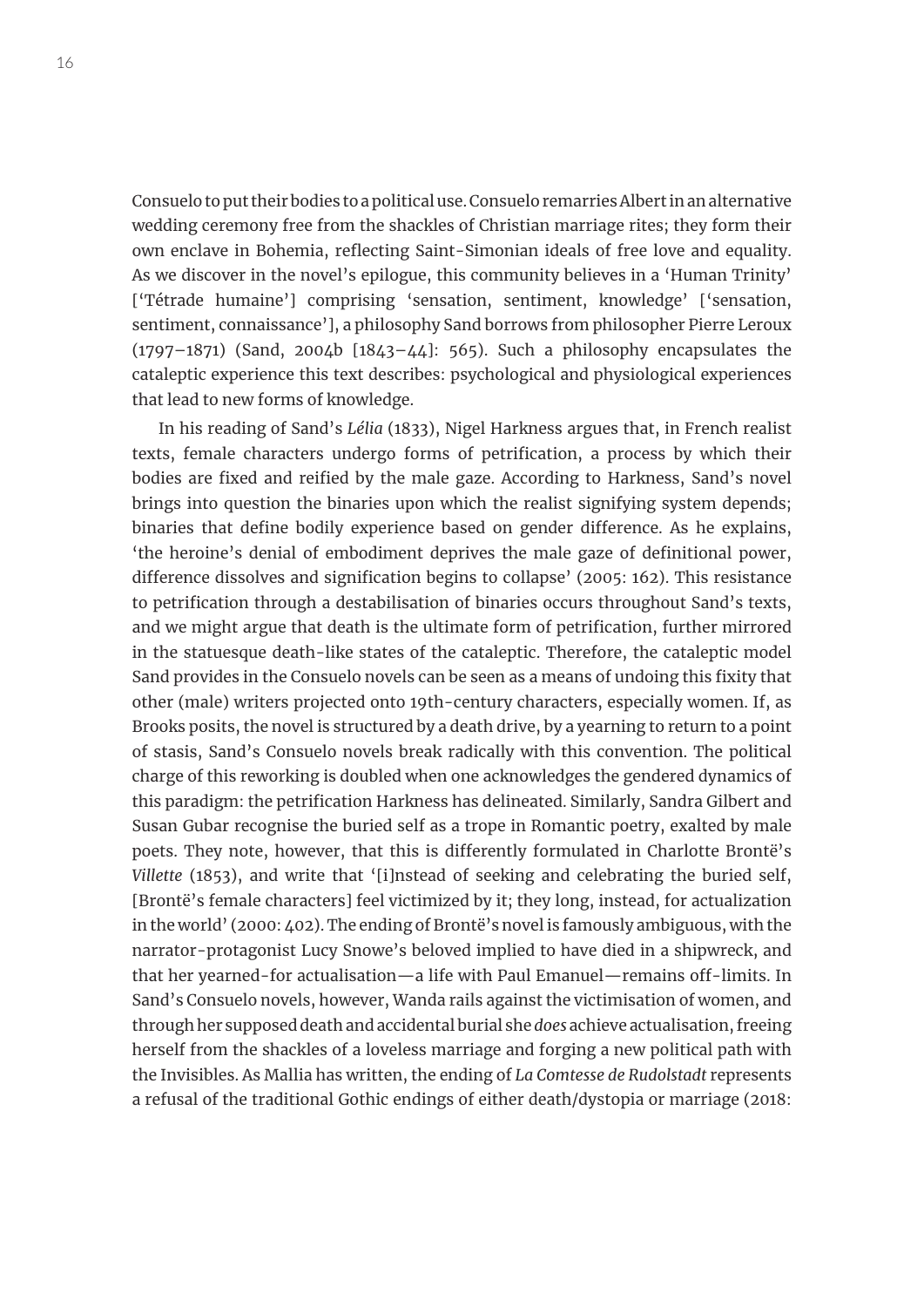229). What Mallia does not mention is the importance of the cataleptic experience to the novel's conclusion. Thus, catalepsy in the Consuelo novels serves a double political purpose: it allows Sand to subvert the traditional masculine plot, but the experience of death also provides access to knowledge that would otherwise be foreclosed that, in turn, can be put to political ends for the betterment of humanity.

#### **Beyond Death**

The Consuelo novels provide Sand's most sustained engagement with the cataleptic, but catalepsy is a term that recurs across her oeuvre. Daniel's unrequited love for Laure in *Adriani* (1854) is described as an 'ecstatic passion' ['passion extatique'] (Sand, 1869a [1854]: 47) and these unreciprocated feelings leave him in a state akin to a 'catalepsy' ['catalepsie'] (Sand, 1869a [1854]: 51). A cataleptic attack is hypothesised as a possible cause for Mouny-Robin's fatal accident (Sand, 1869b [1841]: 276). In her autobiography, Sand even describes her grandmother as having suffered a form of catalepsy in her final two years (Sand, 1971: 765). A more extensive depiction of catalepsy occurs in *Les Sept cordes de la lyre* [*Spirit of the Lyre*] (1839), a peculiar text that presents itself as a play never intended to be performed. In it, Hélène is under the tutelage of Albertus, a philosopher who has forbidden Hélène from engaging with music, which he considers to be useless and antithetical to reason. Hélène, however, possesses a magical lyre that has come to her from her grandfather, and whose music only she can hear. It transpires that Hélène has more to teach Albertus more than her instructor has to teach her; by the end of the text, Albertus is able to hear and understand the music of the lyre, though Hélène chooses to ascend to the heavens with the Lyre's spirit, and from there she continues to protect Albertus from the malign intentions of Mephistopheles. Throughout the text, Hélène is presented as a sickly figure, one prone to fits of madness. As Albertus explains, 'This is the cataleptic crisis she falls into every day, at the same time, after having played the lyre' (Sand, 2013 [1839]: 105).<sup>28</sup> Like the tam-tam used by Charcot with his patients, the lyre can induce cataleptic crises in Hélène, but these are states that Albertus cannot comprehend. Once again, Sand's representation of the cataleptic runs counter to that of her contemporaries. During Hélène's cataleptic experiences we hear her spirit, which over the course of the text begins to engage with the Spirit of the Lyre. Hélène is thereby given access to knowledge that ultimately enables her to fulfil the higher purpose of protecting Albertus. As David Powell has stated, Sand 'does not consider Hélène's condition to be an illness, but rather a state of enlightenment that departs from the standard conception of reason' (2001: 174). Although Hélène dies

<sup>28 &#</sup>x27;Voici la crise cataleptique où elle tombe tous les jours, à la même heure, après avoir fait résonner la lyre'.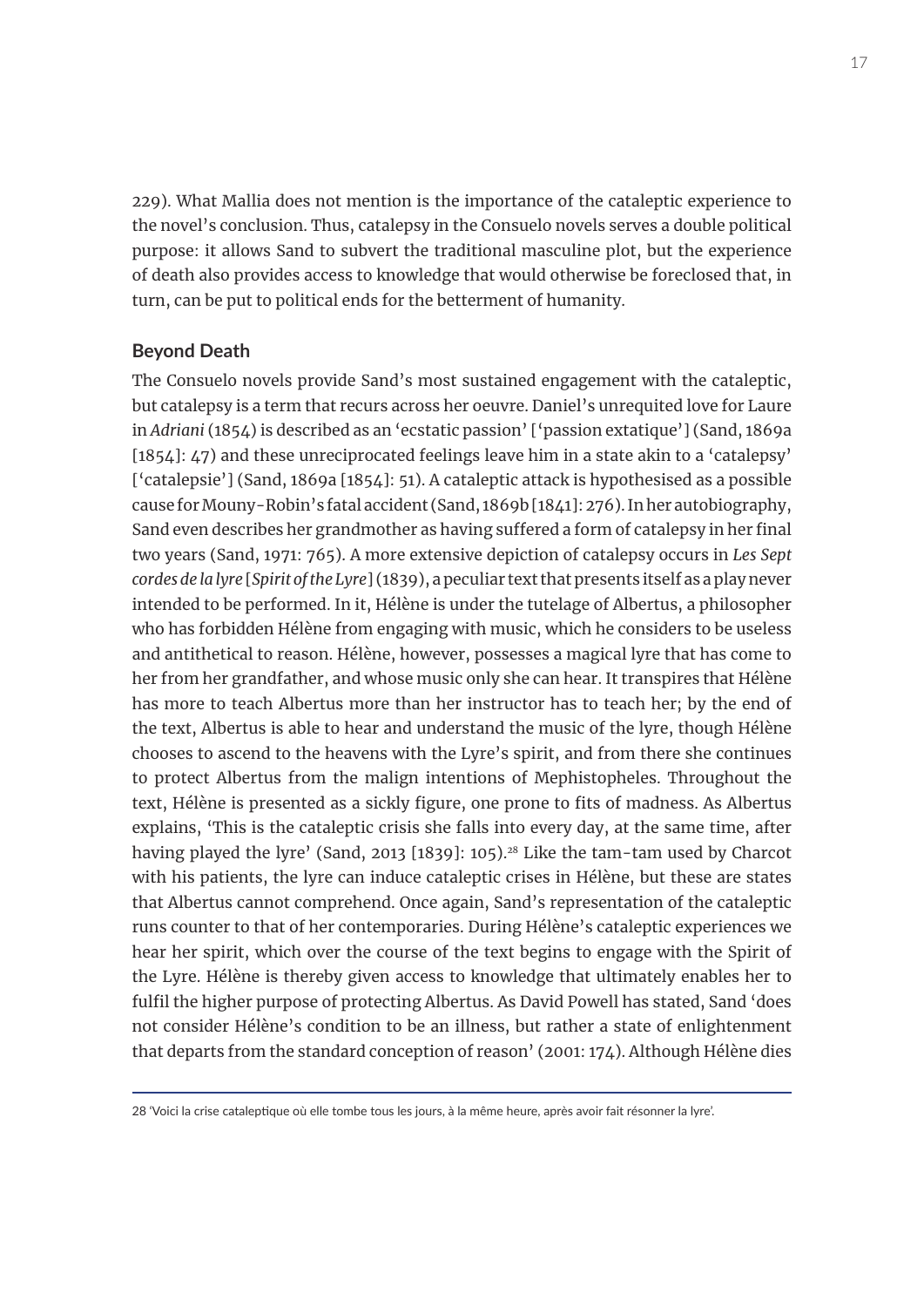at the end of the text, unlike Consuelo, her death is not presented in negative terms. On the contrary, as Albertus declares in the final scene, 'Hélène is cured!' ['Hélène est guérie!'] (Sand, 2013 [1839]: 169).

Although it is true that catalepsy only expressly appears in a handful of Sand's works, these texts share a resistance to dominant narrative modes that seek to fix and reify their subject. Claudine Grossir has noted Sand's resistance to closure, her tendency to use the endings of her novels as openings, encourages further reflection (2006; 2007). Catalepsy, in its simultaneous imitation of and resistance to closure, might therefore be considered a fundamental principle of the Sandian text, such that we might even describe her works as 'cataleptic novels', whereby the cataleptic model provides a means of subverting dominant (masculine) representational modes. The apparent suicide at the end of Sand's first major solo novel, *Indiana* (1832), and the miraculous (and controversial) survival of her protagonists who are revealed in the novel's epilogue to be working to free black slaves on the Île Bourbon (now Réunion Island), might well be considered emblematic of this 'cataleptic' model. We find the same undoing of death as closure at work in *Jeanne* (1844), in which the eponymous heroine astonishingly survives her leap from the tower at Montbrat after Léon Marsillat abducts and attempts to rape her. Although Jeanne does eventually succumb to her injuries, in the meantime she prays, and Sand again enacts the statuesque vocabulary so often associated with catalepsy: she writes that Jeanne was 'frozen, and her limbs were stiff like those of a statue' (Sand, 2016: 304).<sup>29</sup> The doctor bleeds her, which causes a brief revival, one long enough for her to instruct two of the other characters, Sir Arthur Harley and Marie de Boussac, to marry and convey to the community her utopian message that the local myth of a secret 'treasure' ['trésor'] (Sand, 2016 [1844]: 37) is, in truth, a generosity of spirit associated with socialist values. Finally, in the case of *Mauprat* (1837), we might also consider Edmée de Mauprat's illness—following Antoine de Mauprat's attempt to assassinate her—akin to a cataleptic state. Her condition recalls Georget's description of the cataleptic as she exists in a state of 'complete inertia', in which 'she would often doze but without really sleeping' (Sand, 1969 [1837]: 283), her hand like alabaster (257), and her doctor fearful of tetanic episodes (263).<sup>30</sup> She too recovers from her illness, however, at which point she pronounces her love for Bernard and becomes a fervent supporter of the French Revolution. As with Consuelo and Hélène, these heroines return from an apparent death to set political acts of resistance in motion.

<sup>29&#</sup>x27; … glacée, et ses membres étaient roides comme ceux d'une statue'.

<sup>30 &#</sup>x27; … un état d'inertie complète. Elle sommeillait souvent, mais sans dormir tout à fait (1969 [1837]: 283); ' … comme un morceau d'albâtre' (257); ' … une violente irritation du cerveau … faisait craindre le tétanos' (263).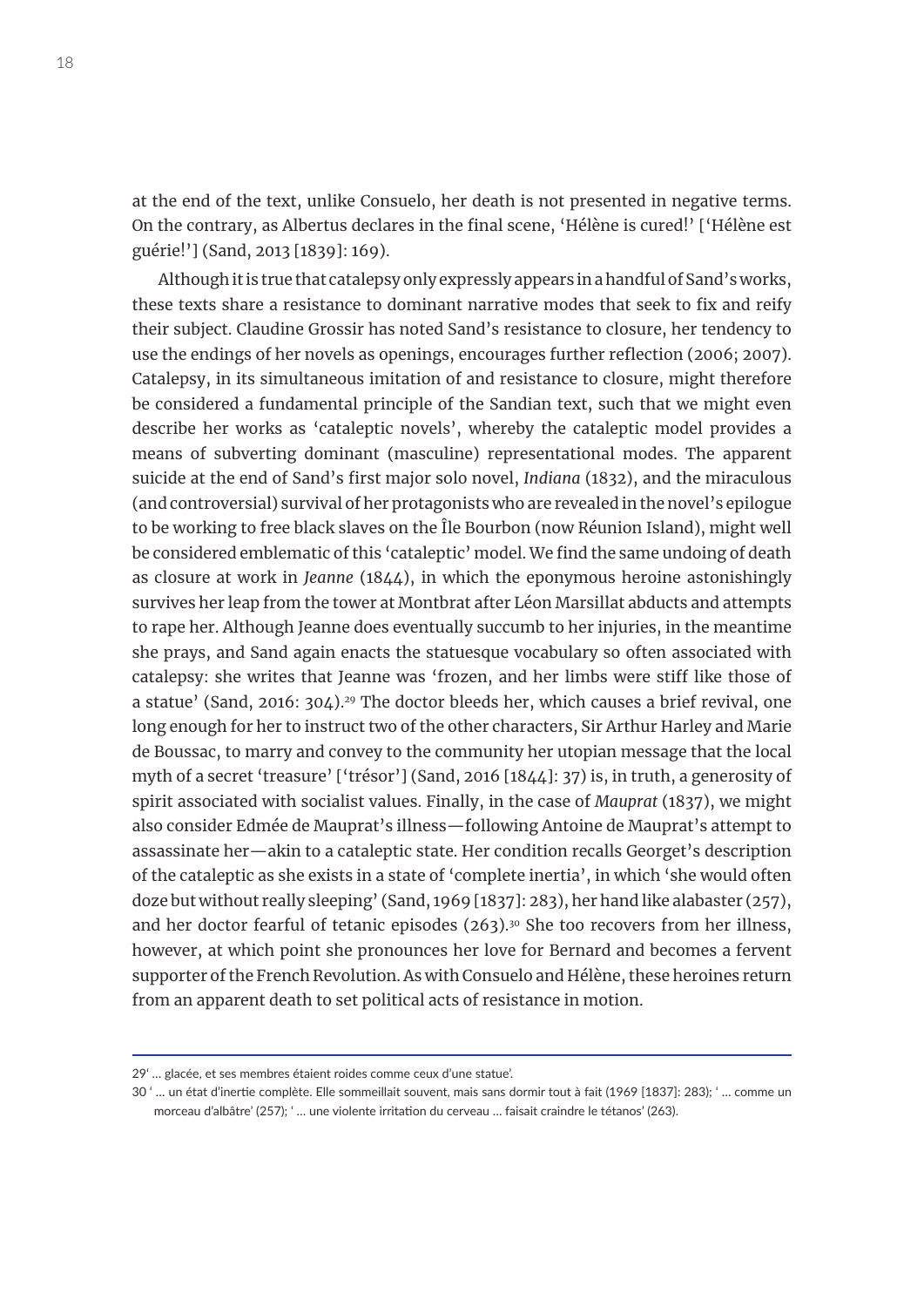As this article has shown, catalepsy served as a common trope in the literature of 19th-century France, occurring with a frequency in fiction that does not reflect its rarity. We find cataleptics in novels by writers from across the century, and although there are some constants between the Sandian cataleptic and those of her contemporaries (the association between catalepsy and genius, and the associated unknowability of death), the cataleptics who appear in her texts stand apart for multiple reasons. In Sand's conception, the cataleptic is not shunned or parodied. Rather, she voices an ethics of care that valorises the cataleptic experience. Moreover, this experience endows the sufferer with new forms of knowledge which then allows them to serve a politically engaged purpose that benefits society. Sand's representation of catalepsy is also distinct from a gendered perspective. Even though catalepsy, in medical discourse of the period, became particularly associated with women, there are remarkably few female cataleptics in the fiction of the period. When the cataleptic is female, the condition is linked to emotional extremes rather than an excess of genius. This is not the case for Sand, whose cataleptics (irrespective of gender) are able to find personal and social fulfilment. In combination, these aspects represent a means of destabilising dominant narrative norms, especially as they pertain to death and gender. Brooks suggests that the 19th-century novel is structured by the death drive; Sand's cataleptic novels, in their refusal of this particular form of closure, subvert this traditional plot. Catalepsy instead provides a means of overcoming the finality of death, and the Sandian cataleptic is able to overcome gendered and narrative expectations to use their 'afterlife' for political purposes.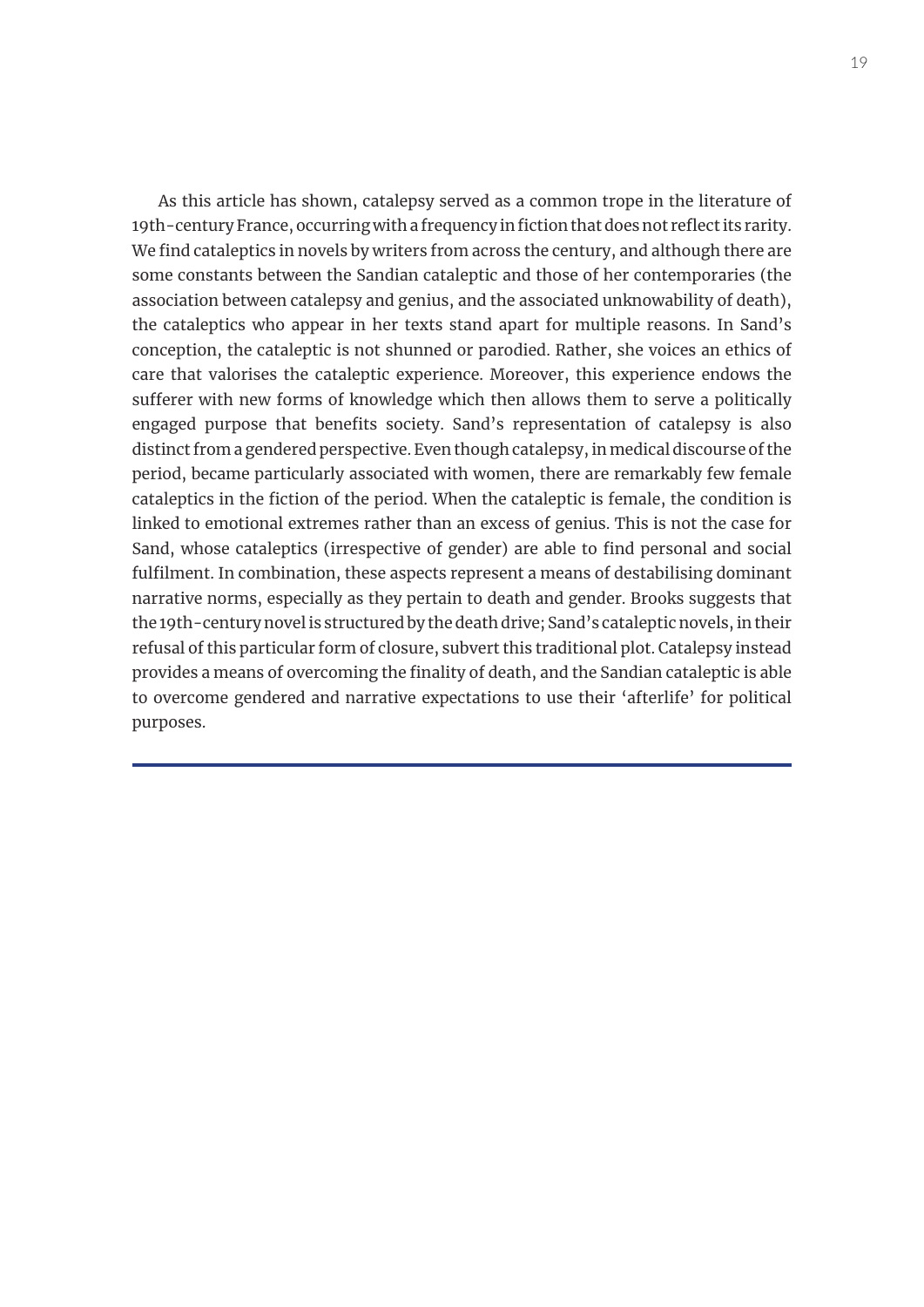#### **Acknowledgements**

I would like to extend my thanks to Kit Yee Wong, the general editor of this Special Collection, for her support of this article and her helpful comments at the various stages of its production. I am also grateful to the anonymous reviewers for their constructive and insightful feedback.

#### **Competing Interests**

The author has no competing interests to declare.

#### **References**

**Ariès, P** 1974 *Western Attitudes Toward Death: From the Middle Ages to the Present*; Ranum, P M (trans.). Baltimore, MD: Johns Hopkins University Press.

**Balzac, H de** 1842 Les Amours de deux bêtes, offerts en exemple aux gens d'esprit. In: Stahl, P J *Scènes de la vie privée et publique des animaux, 2ème partie.* Paris: Hetzel. pp. 241–80.

**Balzac, H de** 1875 [1832] Louis Lambert. In: Balzac, H de *Louis Lambert; Les Proscrits; Séraphîta*. Paris: Calmann-Lévy. pp. 1–133.

**Balzac, H de** 1994 [1832] *Le Colonel Chabert*; Vachon, S (ed.). Paris: Livre de Poche.

**Barbey d'Aurevilly, J-A** 1881 [1864] *Un prêtre marié*, vol. 2; 2 vols. Paris: Alphonse Lemerre.

**Bossis, M** 1976 La Maladie comme ressort dramatique dans les romans de George Sand. *Revue d'histoire littéraire de la France*, 76(4): 598–613. <https://www.jstor.org/stable/40525658>[Last accessed 12 January 2021].

**Bronfen, E** 1992 *Over Her Dead Body: Death, Femininity and the Aesthetic*. Manchester: Manchester University Press.

**Brooks, P** 1992 *Reading for the Plot: Design and Intention in Narrative.* Cambridge, MA: Harvard University Press.

**Cellier, L** 2004 L'occultisme dans *Consuelo* et *La Comtesse de Rudolstadt*. In: Sand, G *Consuelo*. *La Comtesse de Rudolstadt*, vol. 1; 2 vols; Cellier, L and Guichard, L (eds.). Paris: Gallimard, 'Folio Classique'. pp. xlvii–lxxviii.

**Darnton, R** 1968 *Mesmerism and the End of the Enlightenment in France*. Cambridge, MA: Harvard University Press. DOI: <https://doi.org/10.4159/9780674030190>

**Don, W** 2014–15 Suffering for the Novel's Sake: Female 'Mystical Substitution' in Barbey d'Aurevilly's *Un prêtre marié* and Bloy's *Le Désespéré*. *Nineteenth-Century French Studies*, 43(1–2): 79–94. DOI:<https://doi.org/10.1353/ncf.2014.0037>

**Dumas, A** 1981 [1844–46] *Le Comte de Monte-Cristo*; Sigaux, G (ed.). Paris: Gallimard, 'Bibliothèque de la Pléiade'.

**Ender, E** 1995 *Sexing the Mind: Nineteenth-Century Fictions of Hysteria*. Ithaca, NY: Cornell University Press. DOI: <https://doi.org/10.7591/9781501734236>

**Flaubert, G** 1945 [1856] *Madame Bovary*; Dumesnil, R (ed.). Paris: Les Belles Lettres.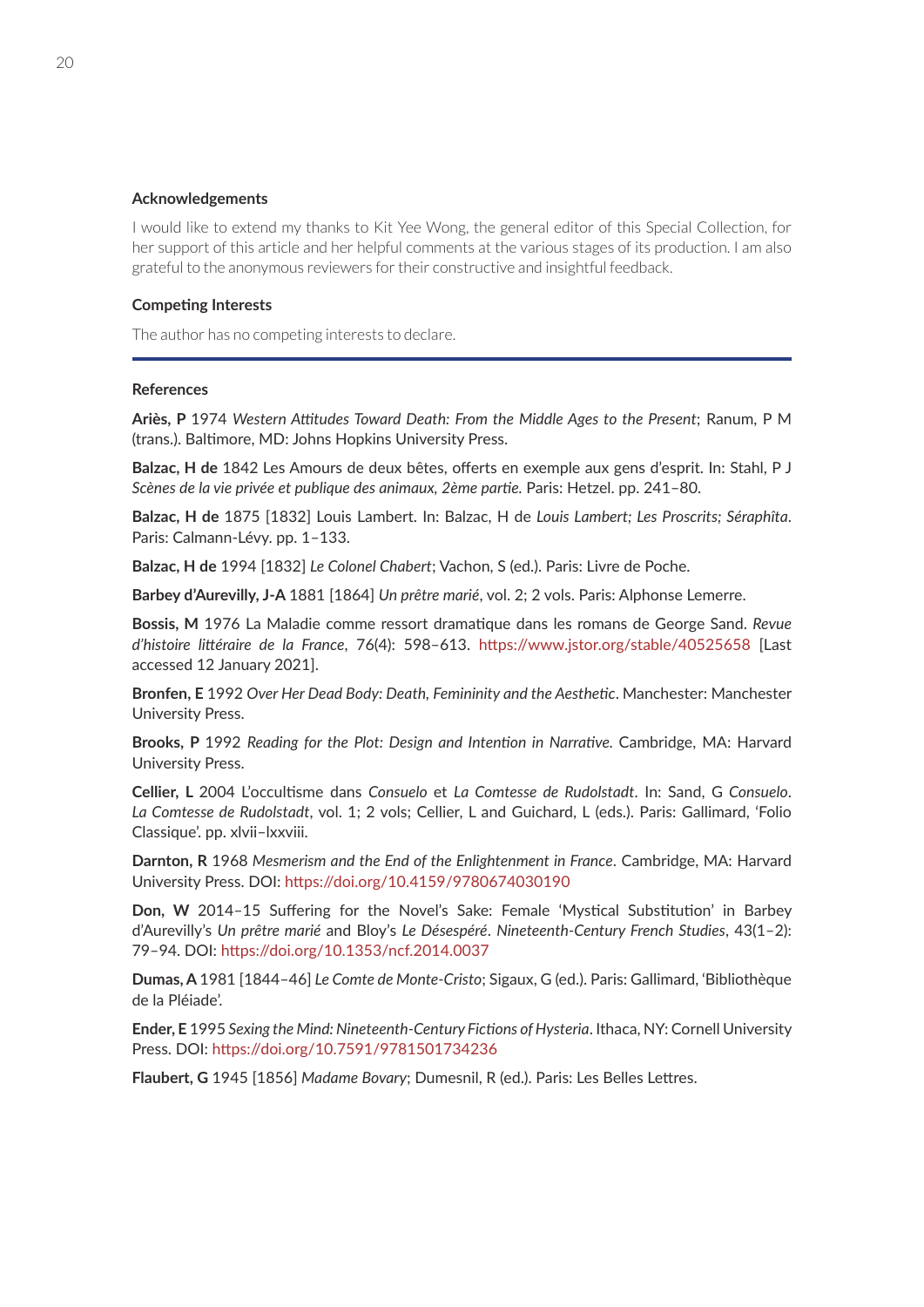**Gautier, T** 1880 [1832] Onuphrius, ou les vexations fantastiques d'un admirateur d'Hoffmann. In: Gautier, T *Les Jeunes-France, romans goguenards*. Paris: Charpentier. pp. 25–70.

**Georget, E J** 1822 Catalepsie. In: Adelon, M et al *Dictionnaire de médecine*, vol. 4; 21 vols (1821– 28). Paris: Béchet jeune. pp. 348–55.

**Gilbert, S M** and **Gubar, S** 2000 *The Mad Woman in the Attic: The Woman Writer and the Nineteenth-Century Literary Imagination*. 2nd ed. New Haven, CT: Yale University Press.

**Goldstein, J** 1987 *Console and Classify: The French Psychiatric Profession in the Nineteenth Century*. Cambridge: Cambridge University Press.

**Gordon, R B** 1988 'Le merveilleux scientifique' and the Fantastic. *L'Esprit Créateur*, 28(3): 9–22. DOI: <https://doi.org/10.1353/esp.1988.0039>

**Grossir, C** 2006 Pour une poétique de la clôture: entre récit et discours. In: Buchet-Ritchey, N, Egron-Sparrow, S, Masson, C, and Tranvouez, M-P *George Sand: une écriture expérimentale*. New Orleans: Presses universitaires du Nouveau Monde. pp. 207–27.

**Grossir, C** 2007 George Sand: la genèse des fins de romans. In: Harkness, N, Downing, L, Stephens, S, and Unwin, T *Birth and Death in Nineteenth-Century French Culture*. Amsterdam: Rodopi. pp. 17–33. DOI: [https://doi.org/10.1163/9789401204866\\_004](https://doi.org/10.1163/9789401204866_004)

**Harkness, N** 2005 Resisting Realist Petrification in George Sand's *Lélia* and Balzac's *Sarrasine*. *French Studies*, 59(2): 159–72. DOI:<https://doi.org/10.1093/fs/kni136>

**Illingworth, J** 2019 'Le Médecin de son âme': Empathy and the Limits of Medical Knowledge in George Sand's Novels. *George Sand Studies*, 37–38: 153–69.

**Laforge, F** 1984 Structure et fonction du mythe d'Orphée dans *Consuelo* de George Sand. *Revue d'histoire littéraire de la France*, 84(1): 53–66. <https://www.jstor.org/stable/40527758> [Last accessed 18 January 2021].

**Lamothe, L** 1860 Variétés. *Revue spiritualiste*, 3(11): 300–05.

**Larousse, P** 1867 *Grand dictionnaire universel du XIXe siècle*, vol. 3; 15 vols (1866–76). Paris: Librairie Classique Larousse et Boyer.

**Lewis, L** 2003 *Germaine de Staël, George Sand, and the Victorian Woman Artist*. Columbia: University of Missouri Press.

**Mallia, M** 2018 *Présence du roman gothique anglais dans les premiers romans de George Sand*. Paris: Classiques Garnier.

**McCaffrey, E,** and **Wilson, S** 2021 Introduction: Death and/as Relationality. *L'Esprit Créateur*, 61(1): 1–12. DOI: <https://doi.org/10.1353/esp.2021.0000>

**Naginski, I H** 1991 *George Sand: Writing for her Life*. New Brunswick, NJ: Rutgers University Press.

**Naginski, I H** 2007 *George Sand mythographe*. Clermont-Ferrand: Presses universitaires Blaise Pascal.

**Pesic, P** 2020 Composing the Crisis: From Mesmer's Harmonica to Charcot's Tam-tam. *Nineteenth-Century Music Review*, 1–24. DOI:<https://doi.org/10.1017/S1479409820000087>